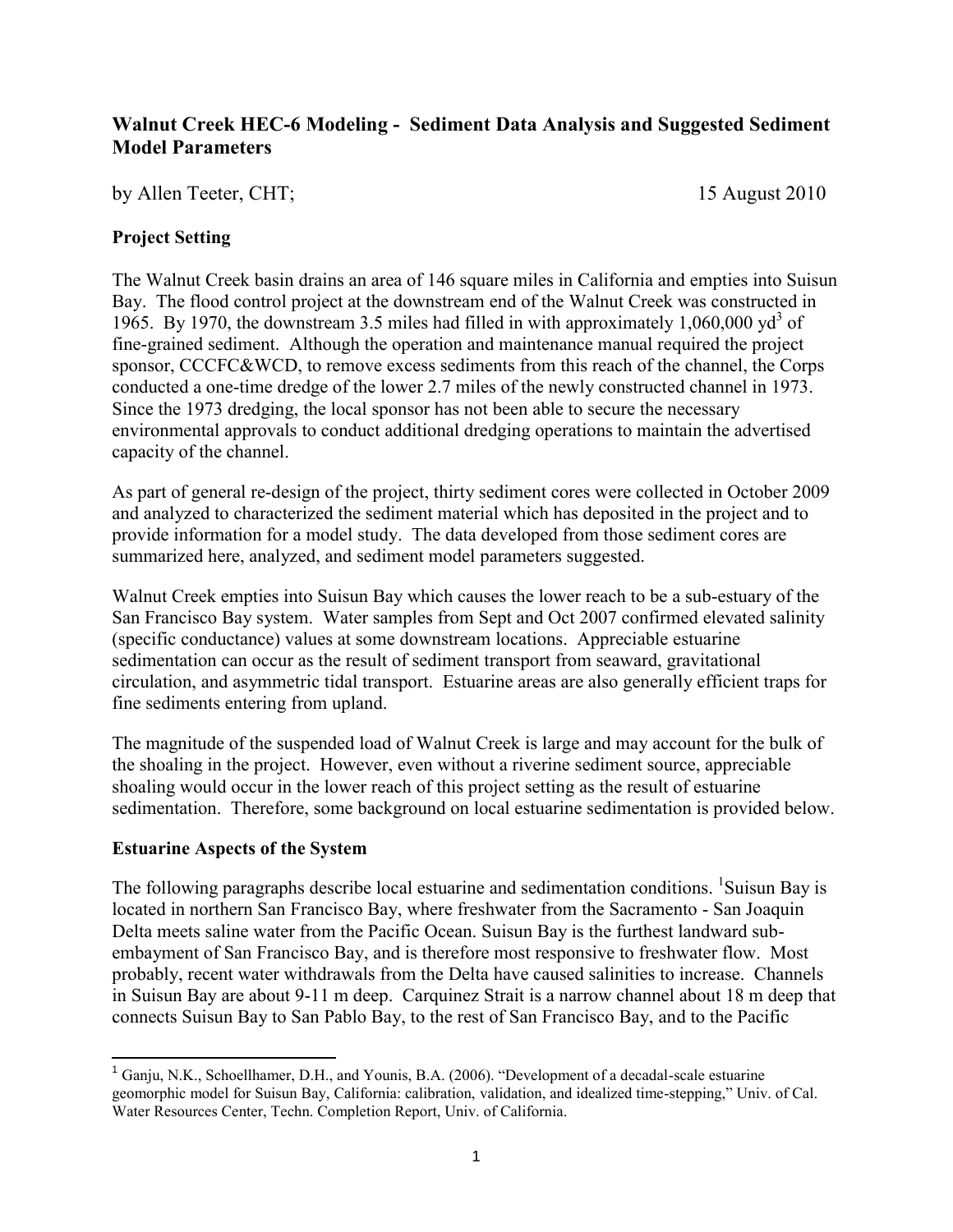Ocean. Tides are mixed diurnal and semidiurnal and the tidal range varies from about 0.6 m during the weakest neap tides to 1.8 m during the strongest spring tides. Freshwater inflow typically first encounters saltwater in the lower rivers, Suisun Bay, and Carquinez Strait. The salinity range in this area is about 0-25 ppt and depends on freshwater inflow. Suisun Bay consists of two smaller sub-embayments, Grizzly and Honker Bays. See Figure 1.

Suspended and bed sediment in Suisun Bay is predominately fine and cohesive, except for sandy bed sediment in some of the deeper channels. The typical suspended-sediment concentration (SSC) range in northern San Francisco Bay is about 10-300 mg/L and sometimes up to about 1,000 mg/L in an estuarine turbidity maximum (ETM). In Suisun Bay, ETMs are located near sills and sometimes near a salinity of 2 ppt, depending on tidal phase and the spring/neap tidal cycle.

An annual cycle of sediment delivery and redistribution begins with large influx of sediment during winter (delivery), primarily from the Central Valley. Much of this new sediment deposits in San Pablo and Suisun Bays. Stronger westerly winds during spring and summer cause windwave resuspension of bottom sediment in these shallow waters and increase SSC. The ability of wind to increase SSC is greatest early in the spring, when unconsolidated fine sediments can easily be resuspended. As the fine sediments are winnowed from the bed, however, the remaining sediments become progressively coarser and less erodible. Thus, tides and wind redistribute the annual pulse of new sediment throughout the Bay. Since 1850, alterations in the watershed and estuary have changed the bathymetry of Suisun Bay (see Figure 2).

Recently-deposited sediment beds have been described for Suisun Bay. $2$  Gravity cores obtained in 1990-1991 and 1999 were analyzed to delineate depositional environments and sedimentation patterns in Suisun Bay. Major depositional environments include: tidal channel (sub-tidal), tidal channel banks (sub-tidal), tidal flat (intertidal to sub-tidal), and bay mouth (sub-tidal). The tidal channel environment includes both large and small channels in Suisun Bay as well as the tidal sloughs Suisun and Montezuma Sloughs. The coarsest sediment, usually sand or muddy sand, characterize this environment and water depths range from 2 to 11 m.

Thin (1-2 mm) and discontinuous silt and clay laminae are common. Suisun and Montezuma Sloughs are the exception to this pattern in that they consist of massive, intensely bioturbated muds. Tidal channel banks (both "cut" and "accretionary" channel margins), particularly accretionary banks, are characterized by low-to-moderate bioturbation and sandy mud to muddy sand lithology. Typically alternating sand and mud beds (1-6 cm thick) are present; both types of beds consist of 1 mm to 1 cm thick sub-horizontal to inclined laminae. Laminae composed of organic detritus are also present. Where this environment is transitional with the tidal flat environment water depths range from 2-8 m. Tidal flat environments include the "sand" shoals present on bathymetry charts, and are typically a bioturbated muddy sand to sandy mud. Sand and mud beds, 1-3 cm thick, are often characterized by very fine 1-2 mm thick silt and mud laminae. Water depths range from 2 to 4.5 m where these laminated tidal flat sediments occur.

<sup>&</sup>lt;sup>2</sup> Chin, J.L., Orzech, K., Anima, R., and Jaffe, B. (2002)."Modern Estuarine Sedimentation in Suisun Bay, California", American Geophsical Union, Fall Meeting 2002, abstract.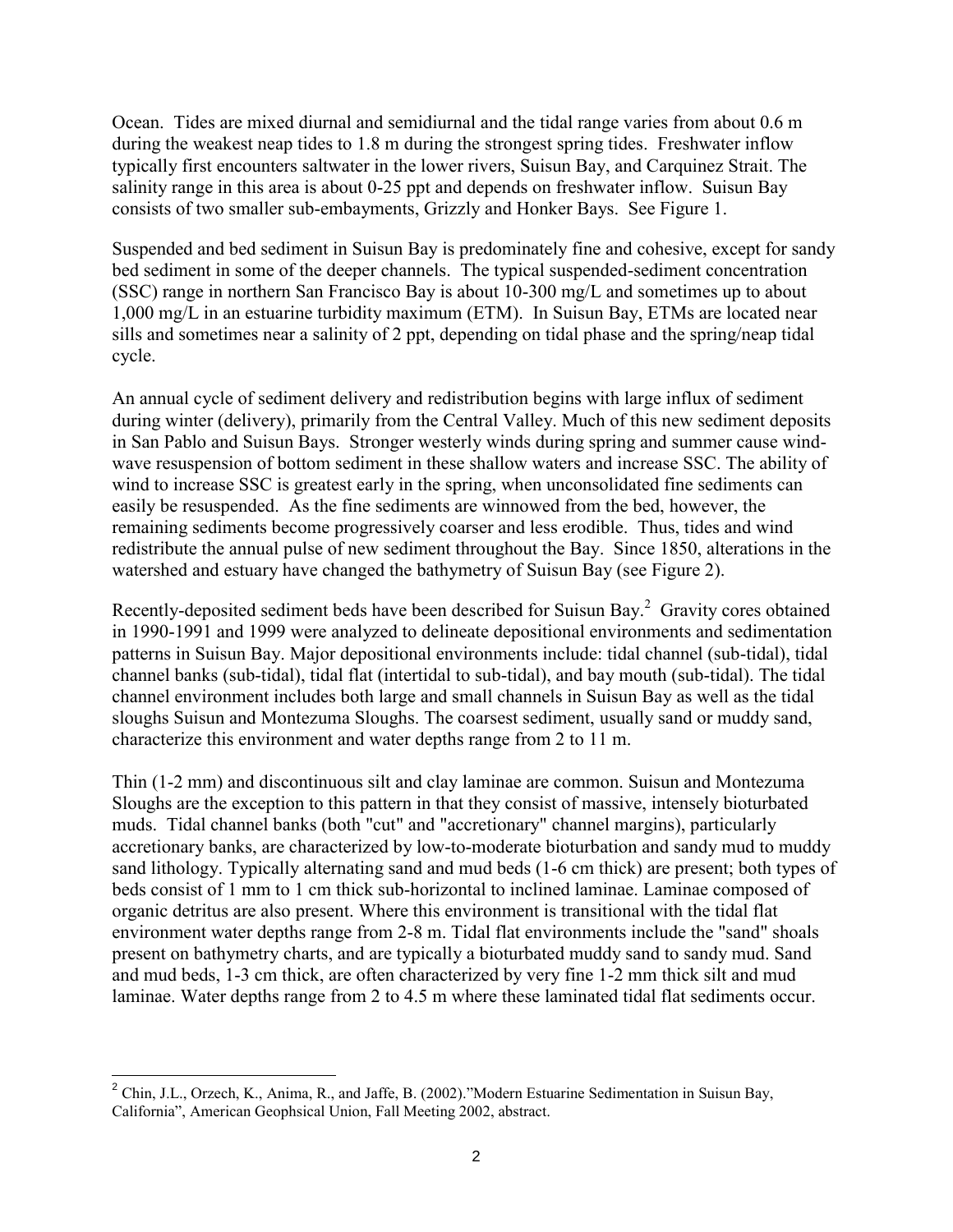

Figure 1. Bathymetry of Suisun Bay (Walnut Creek enters near the "Southern Channel" label).



Figure 2. Historical sedimentation patterns in Suisun Bay.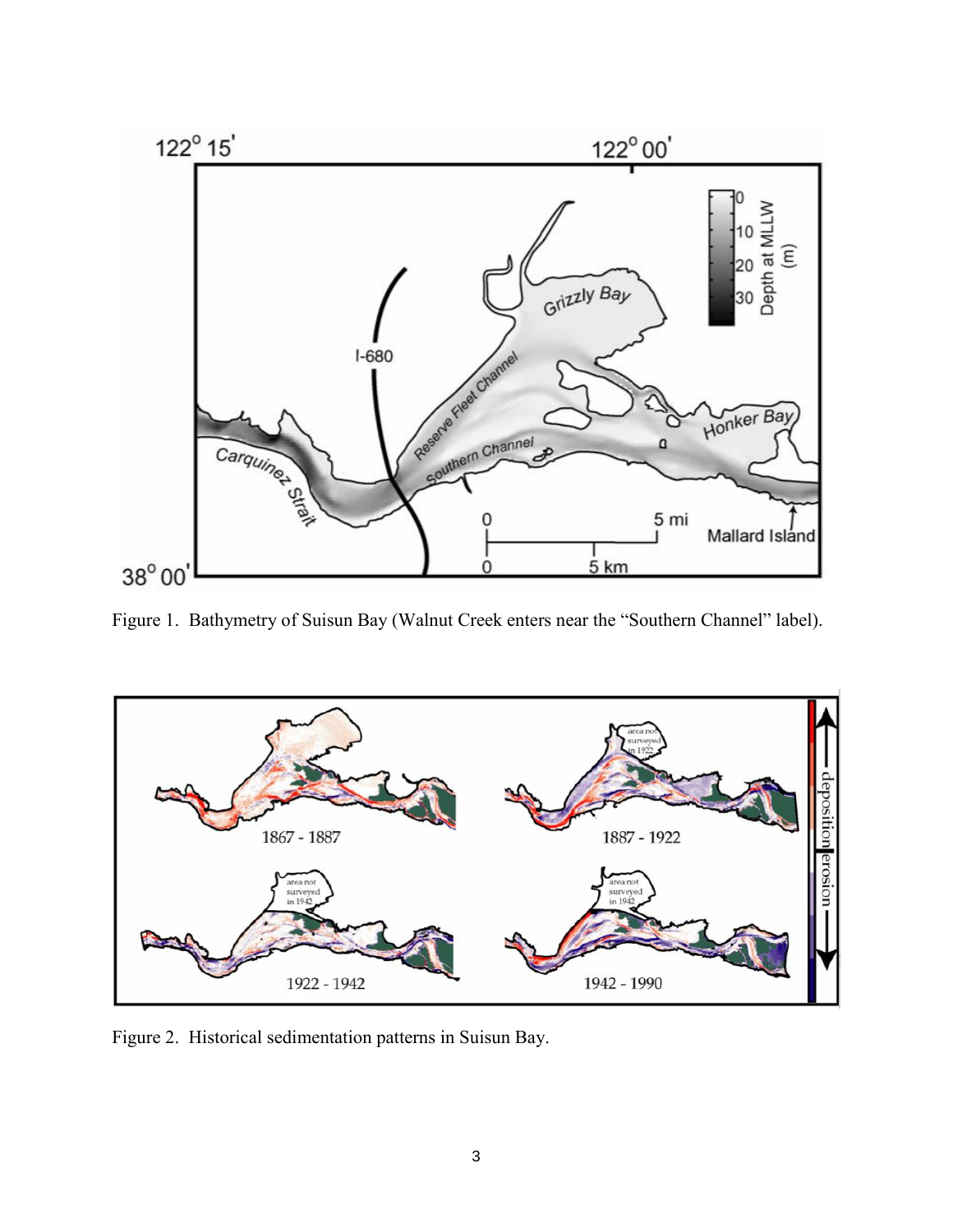Bay mouth environments occur only in the distal portions of Grizzly and Honker Bays, subembayments of Suisun Bay proper. This environment is transitional with both tidal channel bank and tidal flat environments and shares characteristics with each. Massive to interbedded mud is the most common lithology, although sandy mud to muddy sand also occurs. Centimeters thick sand and mud beds typically alternate vertically. Bioturbation is low to moderate. Water depths over this environment range from 2 to 3 m.

Depositional environments present in Suisun Bay are the result of a full range of tidal and fluvial processes as shown by the lithologies and alternating sediment stratigraphic patterns observed in cores. Very thin beds and intense bioturbation evidence intervals of very slow to negligible sedimentation. Rapid deposition and/or resuspension are evidenced by thick sediment intervals and by laminae that are continuous and apparently unbioturbated.

USGS researchers summarized Suisun Bay historical sedimentation patterns as follows<sup>3</sup>:

- Between 1867 and 1887, approximately 115 million cubic meters of sediment was deposited in the Suisun Bay area. This is equivalent to about 2.5 cm/yr accumulation over all of Suisun Bay. Almost two-thirds of Suisun Bay was depositional during this period. Most of this is debris from hydraulic gold mining in the Sierra Nevada, and is likely contaminated with mercury which was used to extract gold from tailings.
	- Hydraulic mining ceased in 1884, while water distribution and flood control projects increased during the 20th century. These factors decreased the input of sediment to the Bay, and from 1887 to 1990 Suisun Bay was erosional.
- On average, Suisun Bay deepened during the study period. From 1867 to 1990, Suisun Bay lost more than 100 million cubic meters of sediment. This is equivalent to a loss of 74 cm over the entire Suisun Bay area.
	- Changes in sedimentation in Suisun Bay affected its ecosystem in many ways. For example, the area of tidal flat, rich habitat, and sources of sediment to the wetlands increased by approximately 10 square km from 1867 to 1887 due to the input of hydraulic mining debris. From 1887 to 1990, however, tidal flat area decreased from 52 square km to 12 square km.

There are numerous tidal creeks near the local project area in Suisun Bay which drain tidal marshes. These tidal creeks are expected to be stable with inlet areas balanced by tidal prisms. If this local relationship were known it might be used to make some simple estimates of estuarine shoaling in systems where the inlet is initially larger than the stable size.

There are constructed canals on the south side of Suisun Bay at Port Chicago (or Bay Point?) east of the arsenal. These might provide case studies of the extent of estuarine shoaling. CCCFC&WMD conducted surveys in Lower Walnut Creek but only typical sections were plotted in COE drawing DE-4-137. Water years 1966 and 1968 were low-flow and very low

 $\overline{a}$ 

<sup>&</sup>lt;sup>3</sup> Cappiella, K., Malzone, C., Smith, R.E., and Jaffe, B.E. (1999.) "Historical bathymetric change in Suisun Bay 1867 - 1990," USGS Open-file Report 99-563.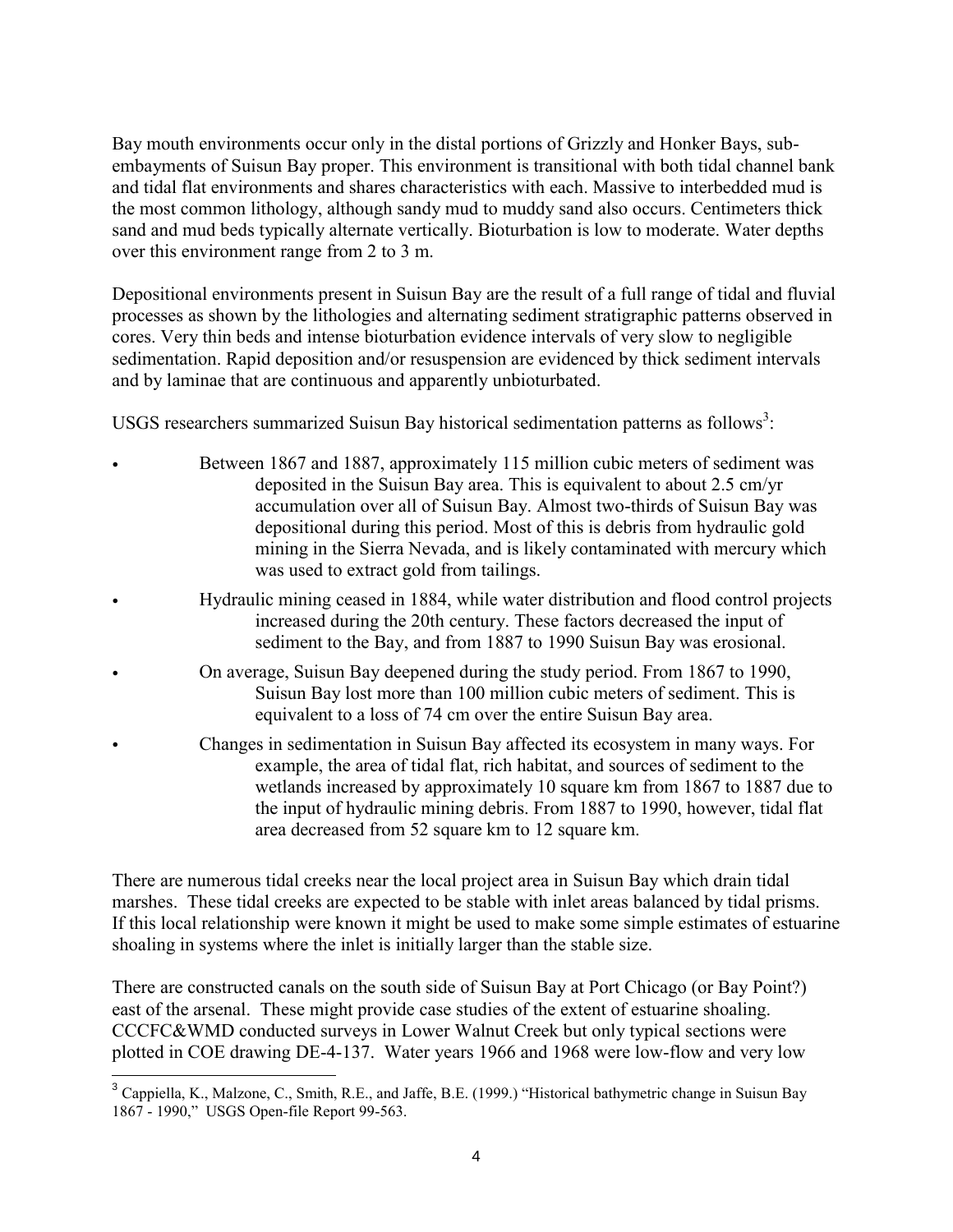sediment yield years on Walnut Creek. If more detailed survey information were available, an estimate of estuarine shoaling might be made using volume differences between 1967 and 1968 or 1965 and 1966 surveys.

Selenium is a waste product from numerous refineries along Suisun Bay and Carquinez Strait. Most Se attaches to fine sediment particles and to their organic coatings. About 90 percent of selenium directly input to a constructed wetland was trapped.<sup>4</sup> Subsequently, about 10 to 30 percent was found to be volatilized by wetland plants. The vertical distributions of elevated Se in wetland sediments at Martinez Regional and Benicia State Parks were determined to be fairly uniform by Zawislanski et al.<sup>5</sup> It might be possible to use Se as a tracer to determine the extent of estuarine shoaling in Lower Walnut Creek if no refinery effluent was input there at least since 1965, and if the magnitude of dissolved Se flux to sediments could be determined.

## **Some Field Observations**

Allen Teeter accompanied the field crew on 20 and 21 October 2009 as they collected most of the recent core samples. Both Kinnetic Laboratory and Hultgren-Tillis Engineers personnel were well experienced and efficient at this work. Few if any fine laminae were observed in the cores at the sampling sites. Some relatively fine inter-bedding was observed near the bottoms of cores VC14 and VC15 that resembled bottom sets. These cores had beds as thin as about 0.1 ft.

Active wetland sedimentation was observed on marsh surface in the lower reach. On the west side of the Lower Walnut Creek reach from Suisun Bay to Waterfront Road (lower-Lower Walnut Creek) fringing marsh about 1000 ft wide is present. This marsh appears to tidally flood and ebb through lower-Lower Walnut Creek. Perhaps this is responsible for the higher deposition along the fringing marsh as compared to the east side of the channel. Riverinelooking channel bars were observed in the middle reach between Waterfront Road and the A. T. & S. F. Railroad bridge.

Hydrocarbon smells and color were evident in some lower-reach cores. Jerrold Hanson indicated that some large spills had occurred in the past and had been used to mark and date core layers in some cases.

It appeared that the recently excavated area in the upper reach (near VC20) had been overlain with 0.25 to 0.75 ft of fine-grained deposits. Some gravel-sized material was observed in this area which was very angular and appeared un-weathered. It was suggested that a local aggregate plant might be the source of this material.

## **Summary of Core Sediment Data**

 $\overline{\phantom{a}}$ 

<sup>&</sup>lt;sup>4</sup> Hansen, D., Duda, P.J., Zayed, A., and Terry, N. (1998.) "Selenium removal by constructed wetlands: role of biological volatilization," *Environ. Sci. Technol.* , 32, pp. 591-597<br><sup>5</sup> Zawislanski, P.T., Mountford, H.S., Gabet, E.J., McGrath, A.E., and Wong, H.C. (2001.) "Selenium distribution

and fluxes in intertidal wetlands, San Francisco Bay, California," *J. of Environ. Qual*., 30, pp. 1080-1091.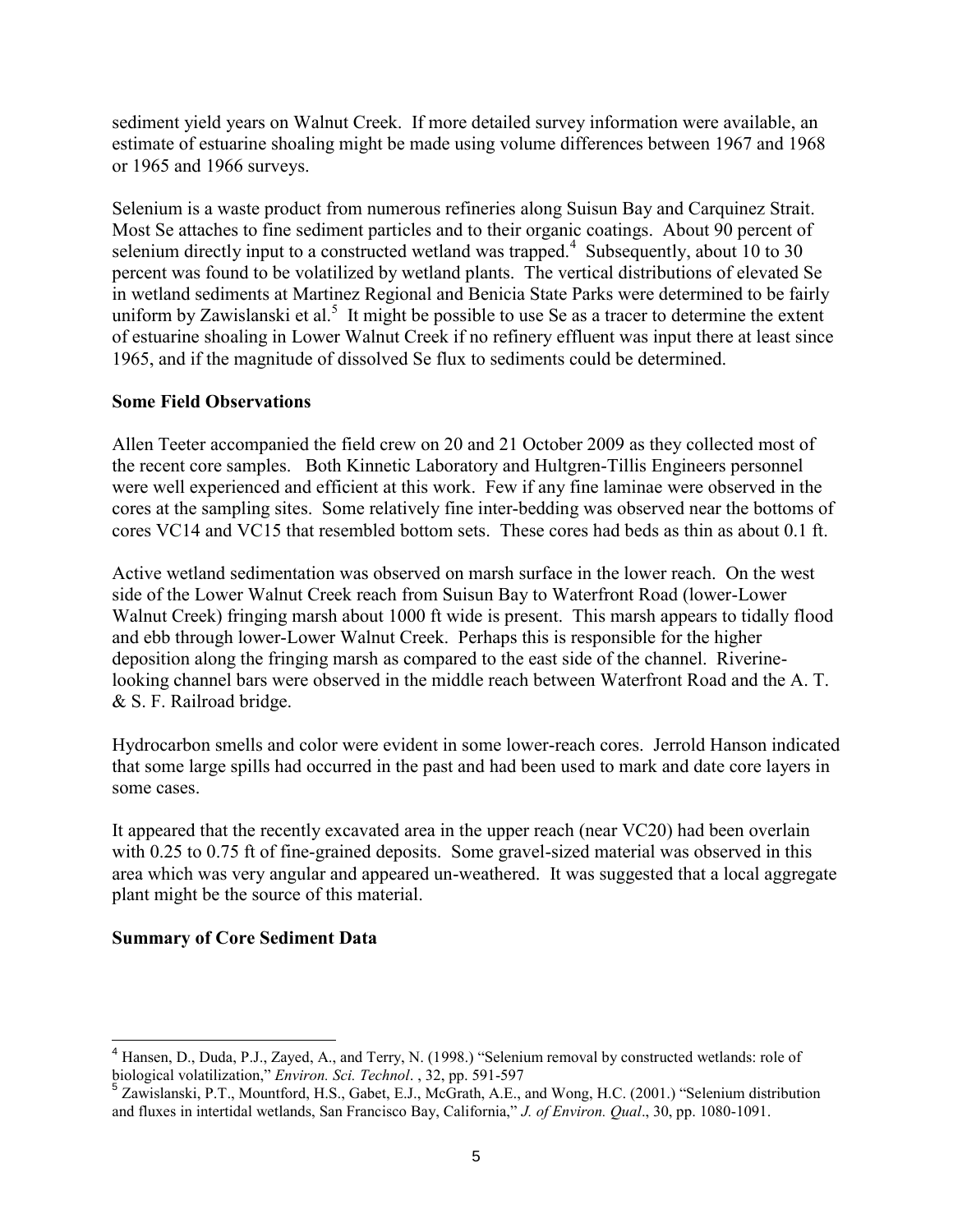Kinnetic Laboratories collected 30 cores along Lower Walnut Creek, Hultgren-Tillis Engineers  $(HTE)$  logged and sub-sampled the cores<sup>6</sup> and sent selected samples to Soil Control Lab for analyses. Eighty sub-samples were collected in the field and forty samples were analyzed. Results are summarized in Table 2.

## *Sediment Size Classifications*

A combination of sieve and hydrometer was used to determine the complete grain size distributions of the samples. A triangular graph of the sand, silt , and clay fractions of samples is presented in Figure 3. Color-coded points represent lower, middle and upper Lower Walnut Creek reaches as defined on the figure title. As can be seen, all three reaches are represented across the dimensions of the figure. Only sand was well sorted and clay and silt occurred in roughly equivalent proportions. When plotted as individual distributions, as in Figure 4, silt and clay contents are normally distributed while sand content is log-normally distributed. (This might suggest that silt and clay occur randomly together and sand occurs as the result of hydrodynamic processes or other processes that result in log-normal distributions.)

Twenty percent of the samples analyzed had sand content greater than 50 percent. However, these were not truly random samples as some were selected as representative of certain observed bed classifications. Peats were not selected for analysis because of the difficulties they bring to analyses. The lower reach was sampled much more than the others. Statistics on core sample sand content by project reach is included in Table 5.

A description of the size distribution statistics is presented later.

# *Sand and Peat Extent in Core Logs*

Some 179.4 ft of length in 30 cores were visually classified in the field. Those classified as sand or peat beds are summarized in Table 1 by length in the core logs. Statistical distributions (all log-normal) of all, sand and peat beds are presented in Figure 5. The trend is that sand content increases from downstream to upstream - as supported by the sample data.

# *Atterberg Limits*

Results of these twenty four analyses covered the same range as recorded in the visual classifications: lean to fat clays. Most samples were lean clays with liquid limits below 50 percent. Scatter plots of Atterberg limits and clay content are presented in Figure 6. As can be seen, clay content correlates well with these parameters. Plasticity index and liquid limit are also plotted in Figure 7 in the geotechnical manner suggested by Casagrande and others. These data indicate a comparatively high resistance to erosion (medium to high plasticity). Liquid limit and plasticity index correlate well to clay content (Figure 6) but no spatial difference suggesting a difference in clay type could be detected in the data.

 $\overline{a}$ <sup>6</sup> Hultgren-Tillis Engineers. (Nov 2009.) "Sediment core sampling Lower Walnut Creek Channel Contra Costa County, California," Letter Report to CCCPWFC&WCD, Martinez, California.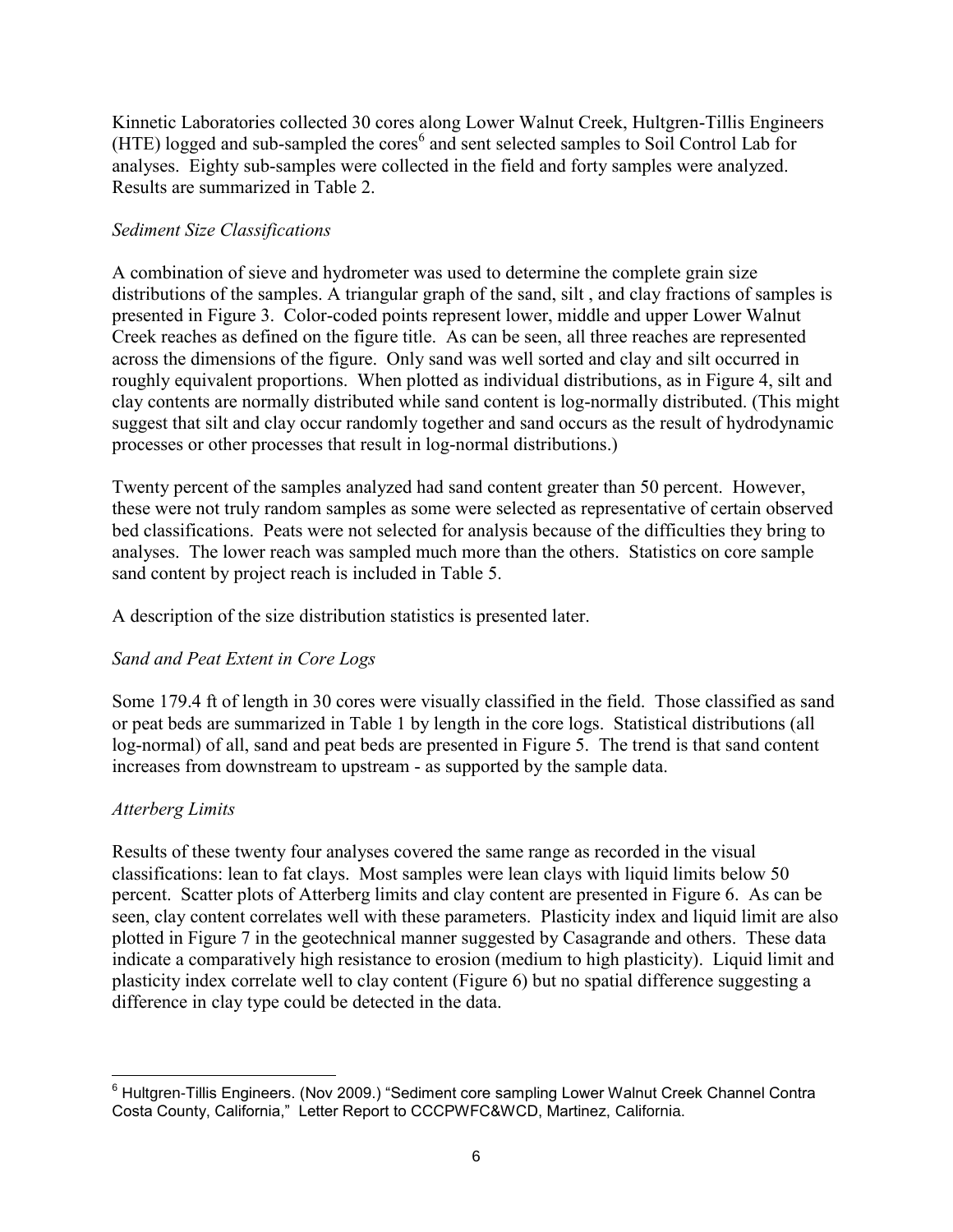#### *Derived Sediment Concentration Parameters*

Various sediment parameters were measured on forty core sub-samples. These data were used to derive other parameters as described in this section.

The sample bulk wet density  $BWD(w/v) = Cv p_s + (1 - Cv) p_l$  where  $p_l$  is the liquid density (w/v), Cv is volume concentration (v/v), and  $p_s$  is the particle density (w/v). Other concentration measures are concentration by weight Cw and unit dry weight (or dry density or dry solids content) Cs. Conversions between parameters include the following:  $Cv = Cs / p_s$  and  $Cw = p_s Cv / B\hat{W}D$ .

The average particle density was estimated for a mixture of organic and mineral grains as

$$
\frac{1}{\rho_s} = \frac{O_f}{1050} + \frac{(1 - O_f)}{2650}
$$

where O<sub>f</sub> is the organic fraction and 1050 and 2650 kg/cu m are the assumed organic and particle densities, respectively. Sample organic fraction varied between 0.6 and 4.1 percent (median of 3.05 percent). Average particle densities varied accordingly between 2494 and 2626 kg/cu m (median 2532 kg/cu m).

Pore fluid densities were estimated using the method of Knudsen (1901) assuming that the determinations of pore fluid total dissolved solids  $(w/v)$  were equivalent to salinity  $(w/w)$ . This assumption and since carbonate, bromine and iodine were not separately determined, introduced a small error on the order of 0.1 ppt. Knudsen's method assumes that the salinity-to-chlorinity ratio is 1.80655 and the method is third order in chlorinity and temperature. A temperature of 22 degrees was assumed. Pore fluid total dissolved solids *TDS* varied between 4.4 and 19.0 g/l (median of 12.0 g/l) and estimated pore fluid density ranged from 1001.2 to 1012.2 kg/cu m (median of 1006.9 kg/cu m).

Sample *Cw* was estimated by Soil Control Lab from moisture content *w* determinations. Since *w = (Wsat - Ws) / Ws* (where *Wsat* is the saturated weight and *Ws* is solids weight in the sample),  $Cw = 1/(w+1)$ . The *BWD* = *ps pl* / (*ps* - *Cw* (*ps* - *pl*)) using the parameters calculated earlier. Then *Cs = Cw BWD*.

Core data was used to estimate representative values of unit dry weights for sand *Sa*, silt *Sl*, and clay *Ca* such that  $1 / Cs(total) = Ca(w/w) / Cs(ca) + Sl(w/w) / Cs(sl) + Sa(w/w) / Cs(sa)$  where *w/w* is the weight fraction and *Cs(ca,sl,sa)* are the components of total unit dry weight *Cs(total)*. General linear model and least squares fits were attempted but finally an end-member/trial and error method was used to fit the data. (Problems arouse apparently because clay and silt unit weights were inversely related to their percentage values while sand was directly related to it.) The result is presented in Figure 8 suggesting representative dry unit weights for clay *Ca* = 484, silt  $SI = 1314$ , and sand  $Sa = 1811$  kg/cu m. A Pearson's correlation coefficient between total unit dry weights and an estimates of total unit dry weight based on the combination of clay, silt,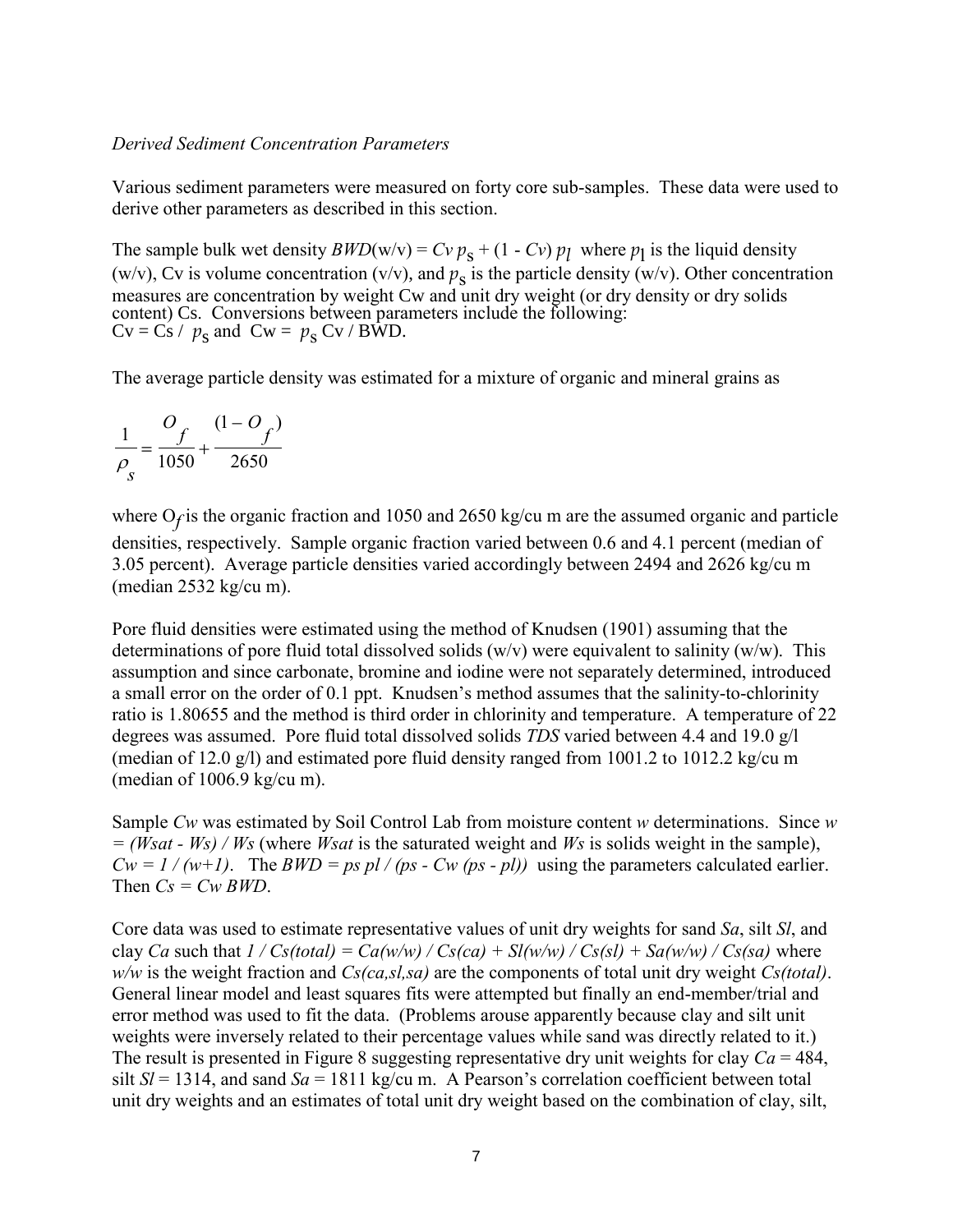and sand unit dry weights was 0.90. The regression forced through 0.0-0.0 yielded an  $R^2 = 0.98$ and a standard error of estimate of about 2.2 percent.

Table 2 presents a summary of measured and derived parameters. Scatter plots of concentration parameters and clay, silt, and sand contents are presented in Figures 9 and 10.

## *Sediment Size Distributions*

Cumulative grain size distributions on 40 samples were determined by Soil Control Lab, as previously described, and presented in graphical form. Those plots were digitized at the 16, 31, 50, 69, and 84 percentiles less-than as phi values (-log2(diameter, mm)). Then statistical methods similar to those of Folk (but generalized to include five points instead of three) were used to estimate mean, sorting (standard deviation), and skewness of distributions. Basing statistics on phi values makes these statistics similar to geometric statistics of mean, etc. On many digitized curves, the 16th percentile lay below the measured points. In most cases the necessary extrapolation was a relatively short interval and was facilitated by the last three measured values. In a couple of cases, extrapolation was more appreciable, almost to the end of the plotted size range.

Size distribution statistics are presented in Figure 11 plotted against channels station. Mean sizes there were converted from phi units back to millimeters. Positive skewness is toward the fine end of the distribution. Over Lower Walnut Creek, sediments in the reach between the mouth (channel station  $0+00$  or 0.0 in the plot) and 100 (100+00 ft or ft/100) were finer than the remainder of the samples (95% confidence level, p-value =  $0.026$ , and means of 7.5 and 22.6  $\mu$ m, respectively). Differences in sorting and skewness were small and not significant.

Within the sediment cores, size distribution means (mm) decreased with depth into the sediment  $(p-value = 0.119)$ , more significantly decreased with water depth at the sampling site (p-value =  $0.025$ ) and most significantly with depth in sediment plus water depth (p-value =  $0.007$ ). This could indicate that sediments are upward coarsening with respect to the sediment column and the constructed project base (since cores were designed to cover the sediment thickness to the constructed base). This could also reflect that the (coarser) sediments sampled upstream are at a higher elevation (often water depth  $= 0.0$  ft) than the downstream sediments. Scatter plots are presented in Figure 12.

Though there is a clear upstream coarsening, there is also considerable variability in the grain size statistics among the three reaches bounded by Waterfront Road and the A.T. & S. F. Railroad bridge. All three reaches contain some coarse, well sorted, positively skewed samples. See Figure 13. Likewise they also contain fine, poorly-sorted, and more negatively skewed sediments. The former are lag deposits and at channel station 0+00 likely originated from windwave transport along the Suisun Bay shoreline.

There are eight combinations of mean, sorting, and skewness when each is considered to either increase or decrease (2\*2\*2). Of these eight, two combinations have been used to infer transport paths in directions of deposition and erosion. To apply this method, many surficial bed samples are usually collected along lines from material that is or recently has been in transport at the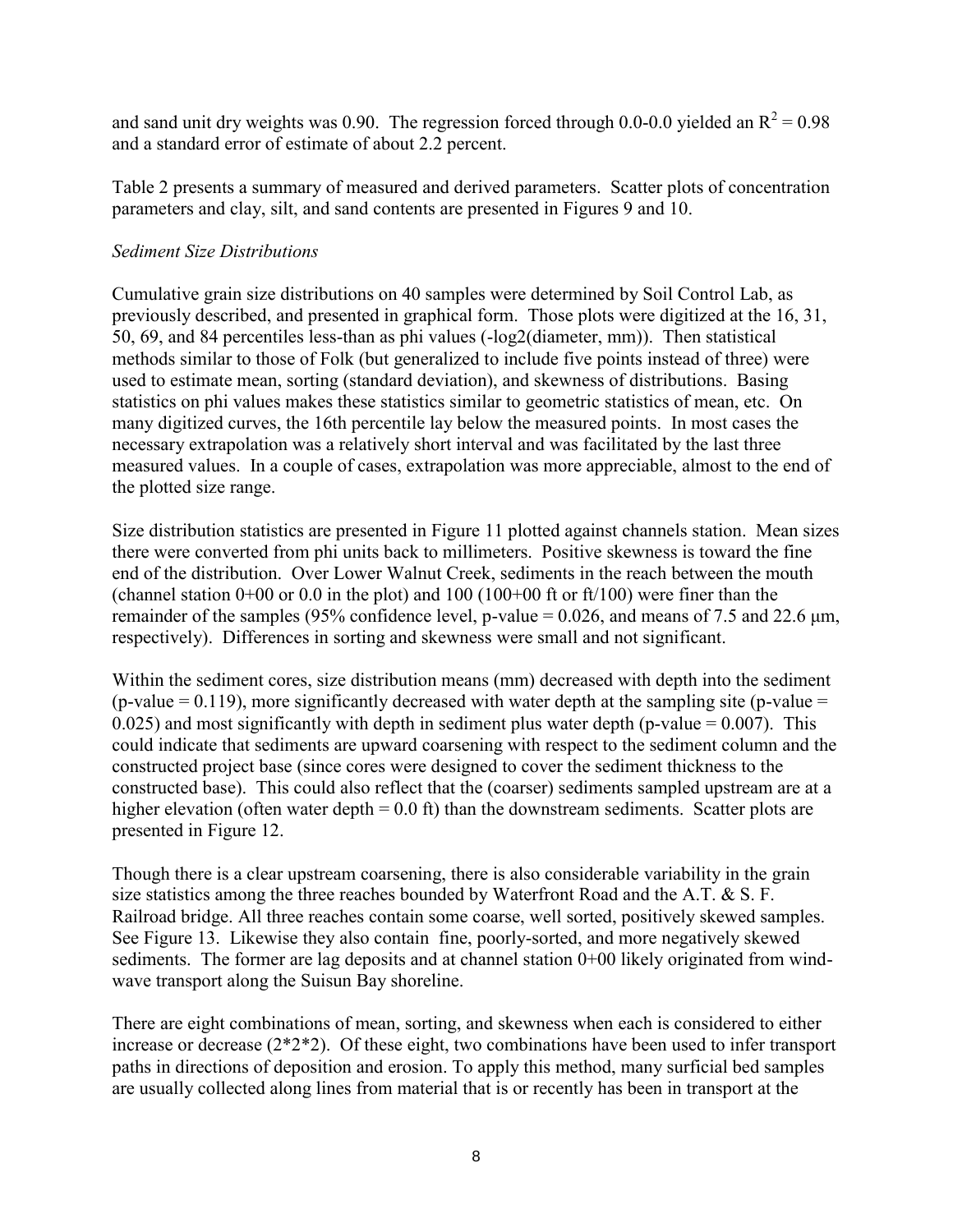sediment surface. In the case of the Lower Walnut Creek samples, trend in statistics were examined along channel stations. Sediments in the lower reach appear to fine in the upstream direction although the trend is weak (p-value  $= 0.29$ ). If the three coarsest (and well-sorted and positively skewed) samples are omitted from the analysis, the upstream fining trend improves (pvalue  $= 0.18$ ) and upstream sorting improves (decreases) (p-value  $= 0.32$ ) and upstream skewness is more negative (p-value  $= 0.09$ ).

Upstream estuarine transport might be indicated for the lower-Lower Walnut Creek but, as indicated, the trends in sediment statistics are somewhat weak (about 80% confidence level). Statistics and trends are plotted in Figure 14 and an example hypothetical series of differential grain size distributions with the same trend is presented in Figure 15.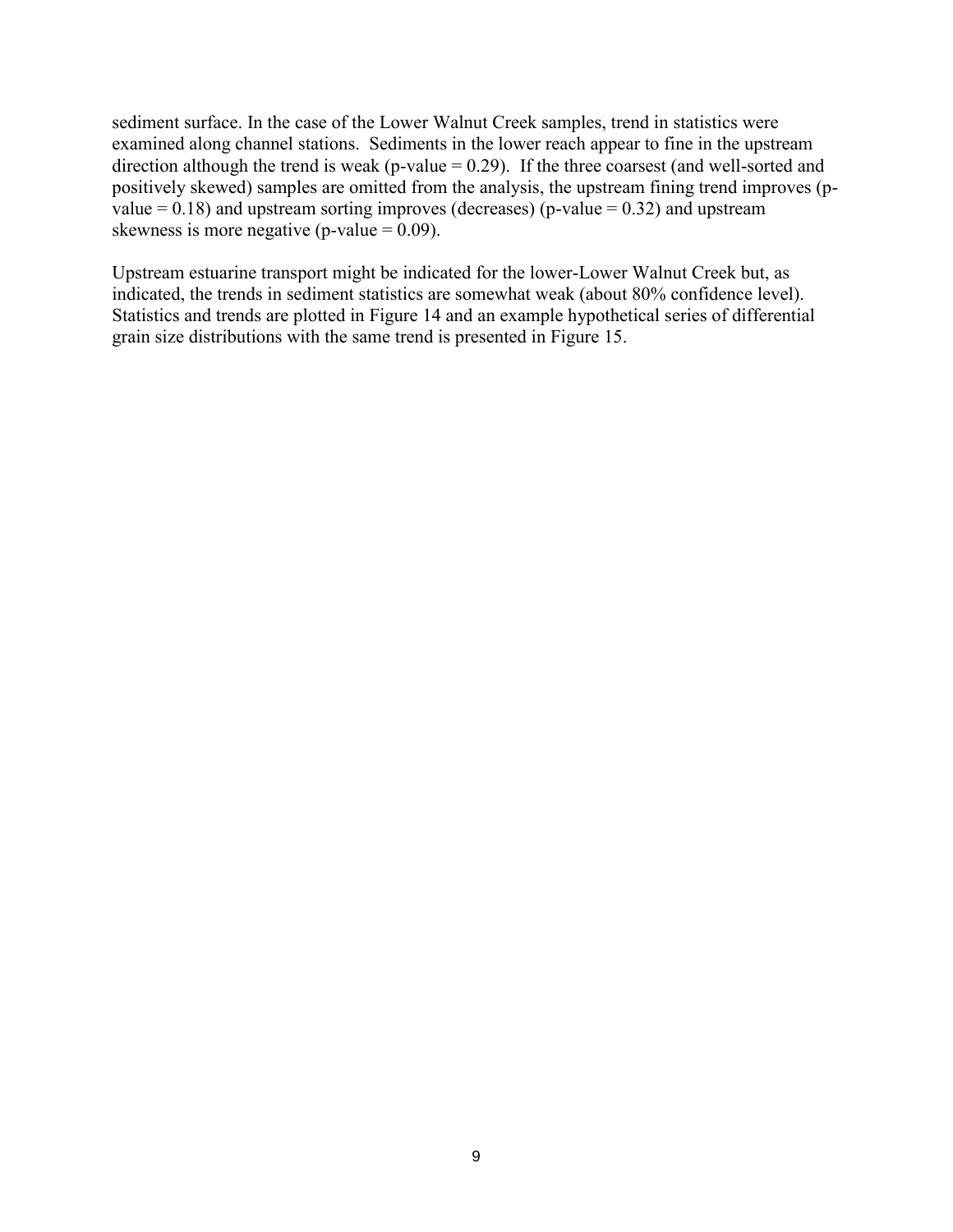

Figure 3. Triangular graph of sand, silt and clay content of Walnut Creek core sub-samples. Read percentages 30 degrees to left of normals to axes as indicated by arrows. Red dots are from below Waterfront Road (HTE, Plate 1), blue dots are between Waterfront Road and A.T. & S. F. Railroad Bridge, and light blue dots are from above the bridge (blue circle with cross in the bottom left corner had gravel content added to sand content).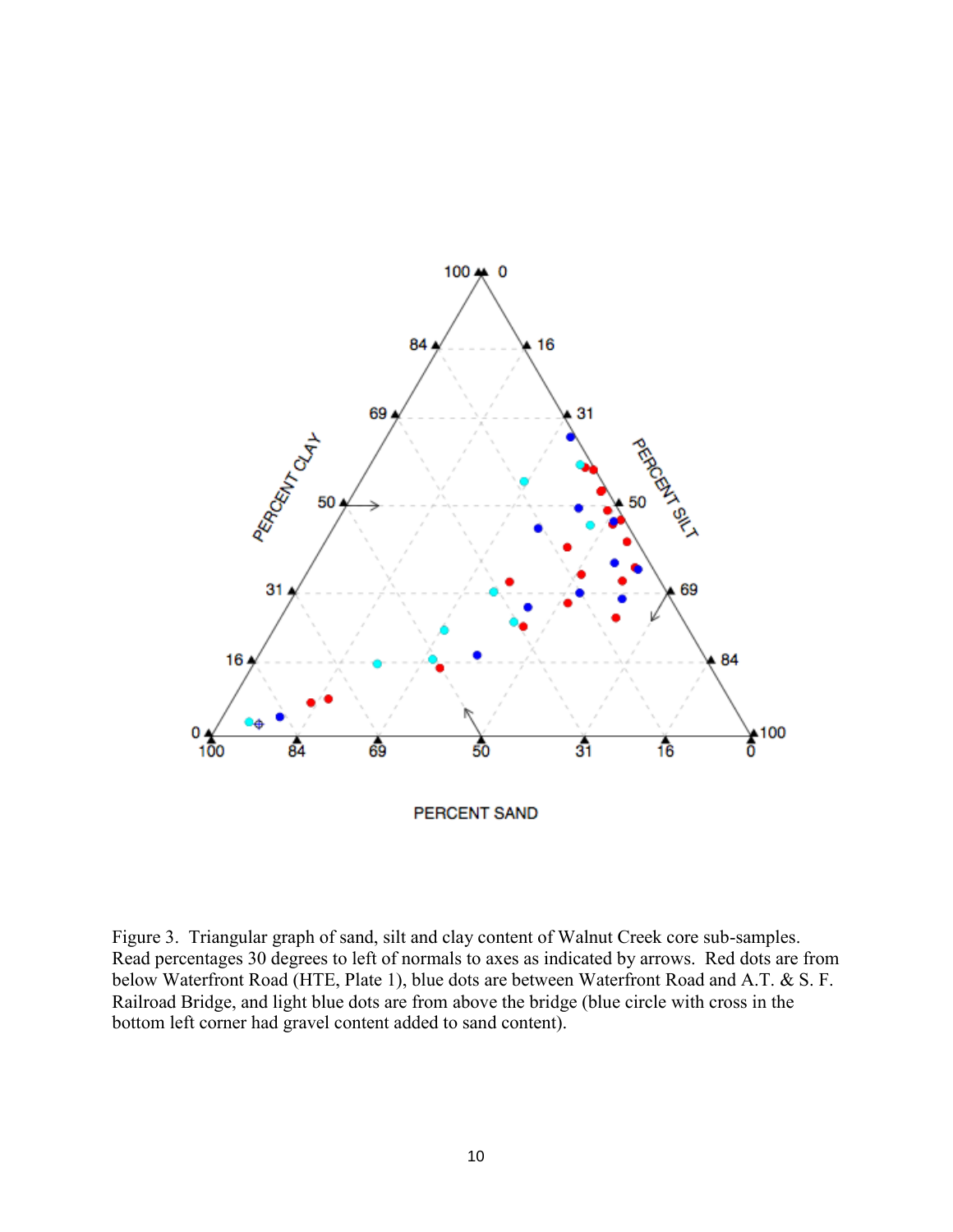

Figure 4. Cumulative frequency distributions (by quantiles of standard deviation or standard normals about the median) for sand, silt, and clay. Note that only the Percent-Sand ordinate is log scale and implies the sand distribution is log-normal while silt and clay distributions are normal (gaussian).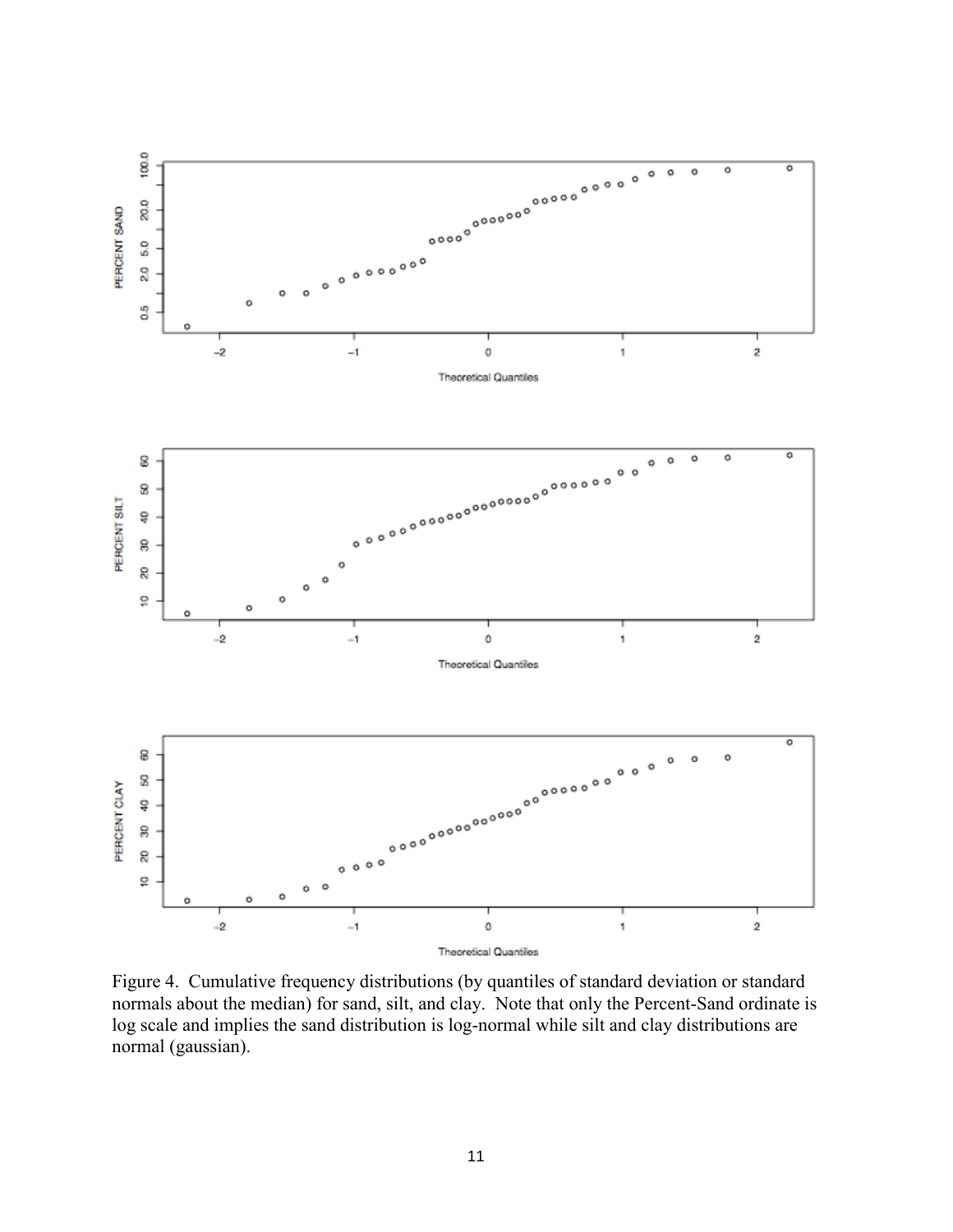| <b>Content of Core Sub-Samples</b> |                          |       |        |       |  |
|------------------------------------|--------------------------|-------|--------|-------|--|
|                                    | Lower Walnut Creek Reach |       |        |       |  |
|                                    | All                      | Lower | Middle | Upper |  |
| <b>Percent Sand Beds</b>           | 8.3                      | 6.7   | 8.1    | 21.3  |  |
| <b>Percent Peat Beds</b>           | 10.5                     | 7.1   | 29.1   | 3.6   |  |
| Other                              | 81.2                     | 86.2  | 62.8   | 75.1  |  |
| Total Core Length, ft              | 179.4                    | 131.6 | 31     | 16.9  |  |
| Number of Sub-Samples              | 40                       | 21    | 10     | 9     |  |
| Percent $w/$ > 50% Sand            | 20                       | 14.3  | 20     | 33.3  |  |
| Mean Sand in Samples               | 24.3                     | 16.7  | 28.7   | 37.3  |  |
| <b>Median Sand Sampled</b>         | 13.8                     | 7     | 16.6   | 32    |  |

### **TABLE 1. Sand and Peat Bed Extent Based on Core Logs and Sand Content of Core Sub-Samples**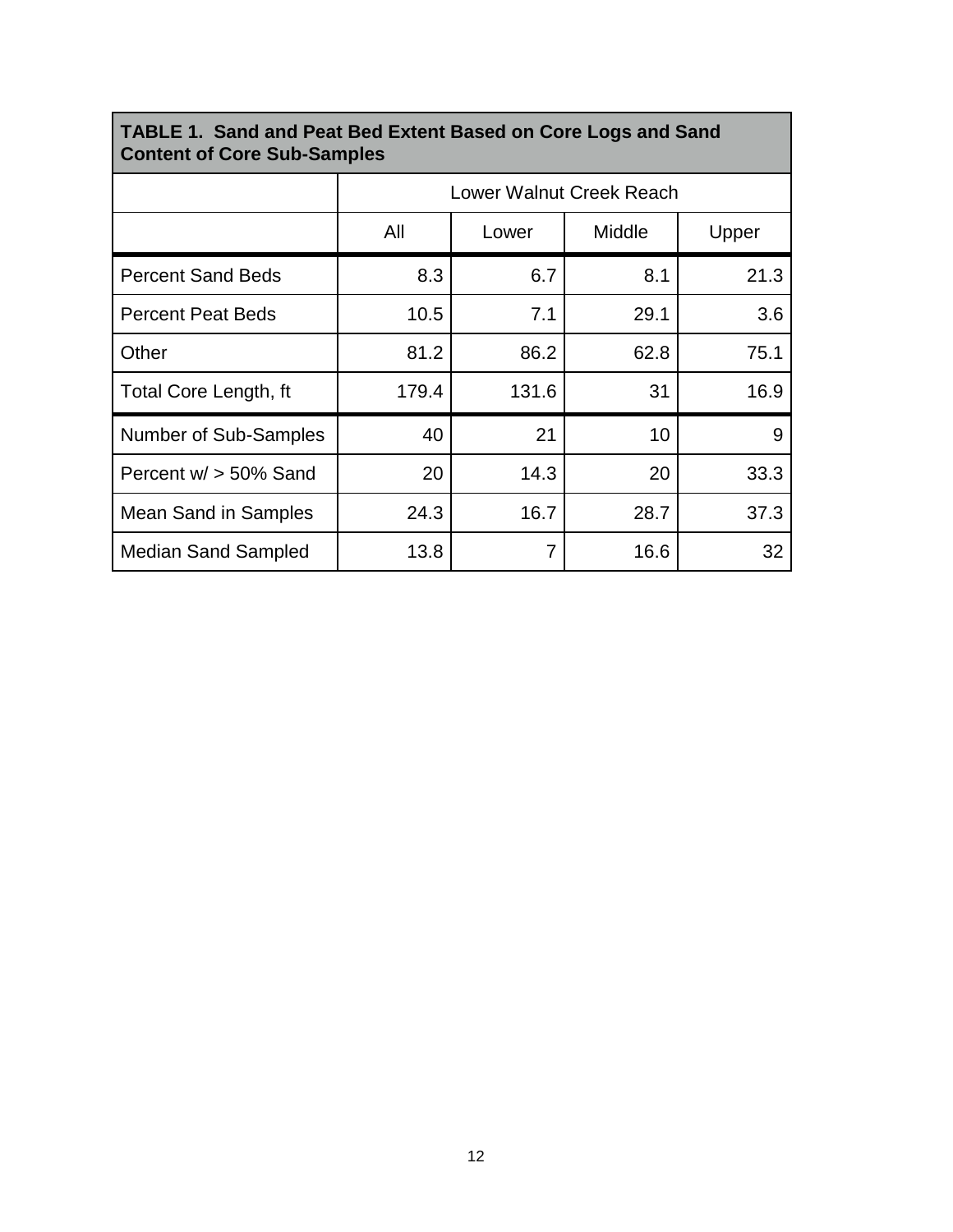

**Theoretical Quantiles** 

Figure 5. Distribution of all, sand, and peat bed lengths in sediment cores.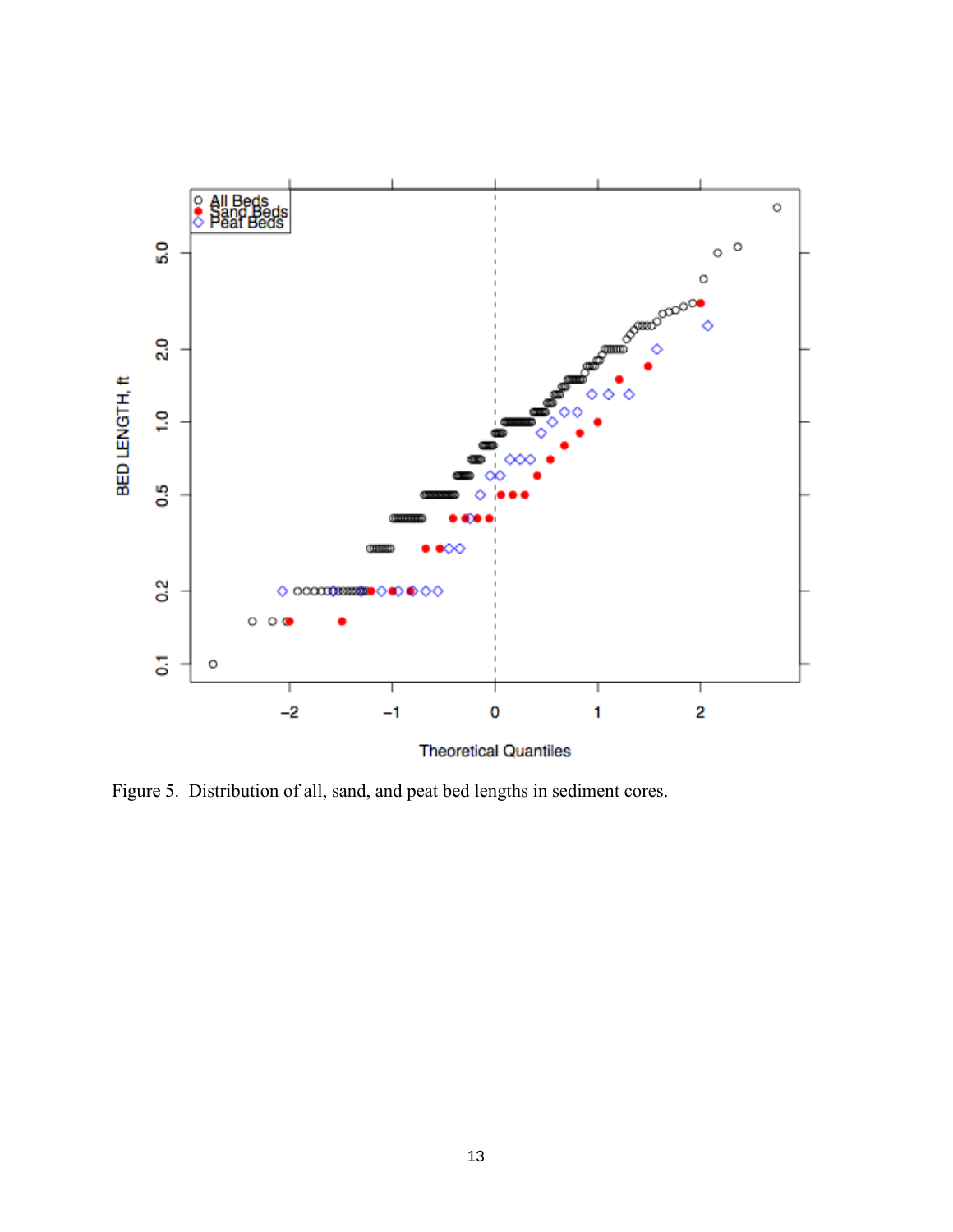

Figure 6. Scatter plots of Atterberg liquid limit (LL), plastic limit (PL) and plasticity index (PI, LL - PL) parameters, and clay fraction. Color coding is by sub-reach as described in Figure 1.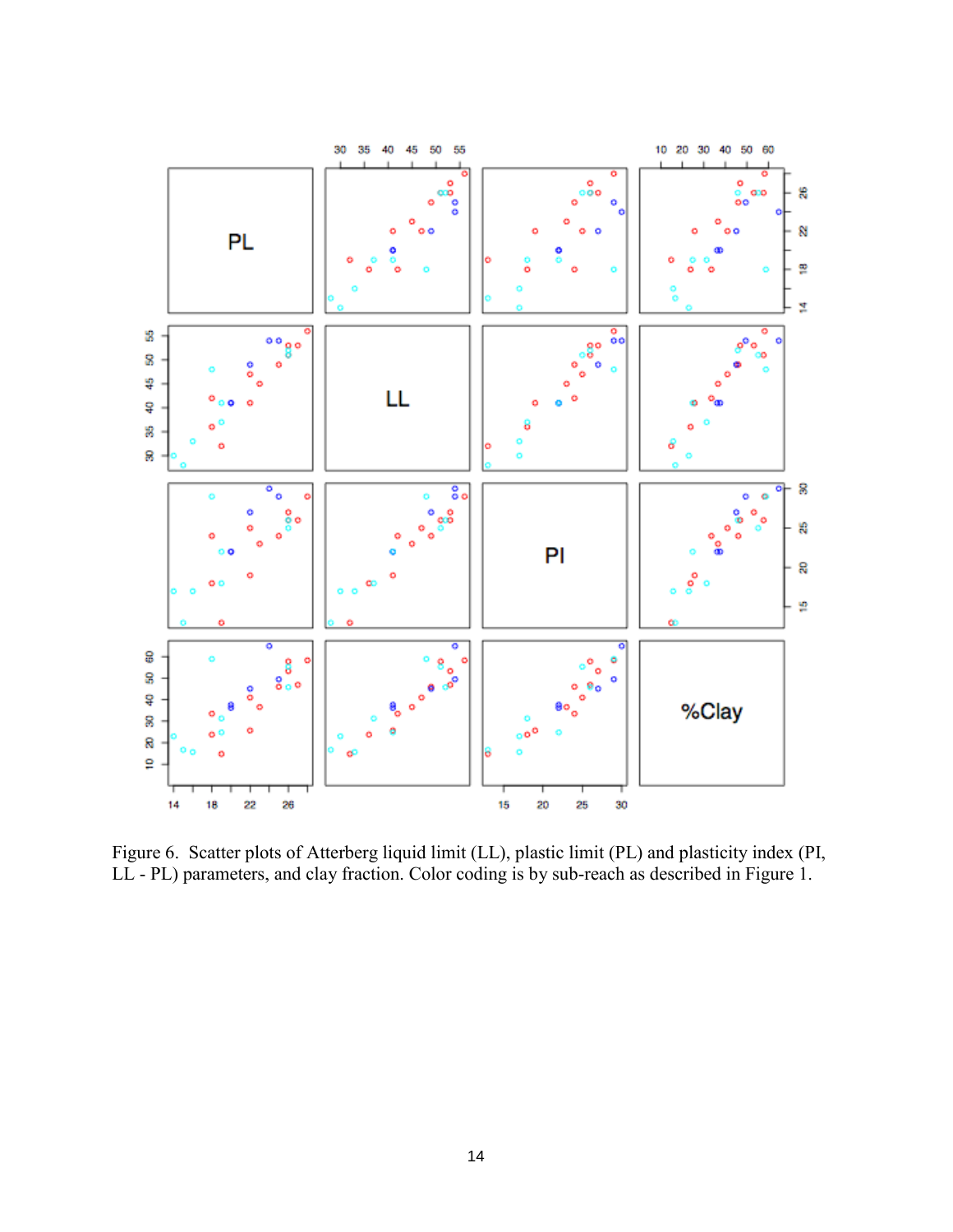

Figure 7. Plasticity graph of Atterberg data (dots) and dataset median values (maroon diamond) in relation with Casagrande's A-line indicating high resistance to erosion. Color coding of dots is by channel sub-reach as described in Figure 1.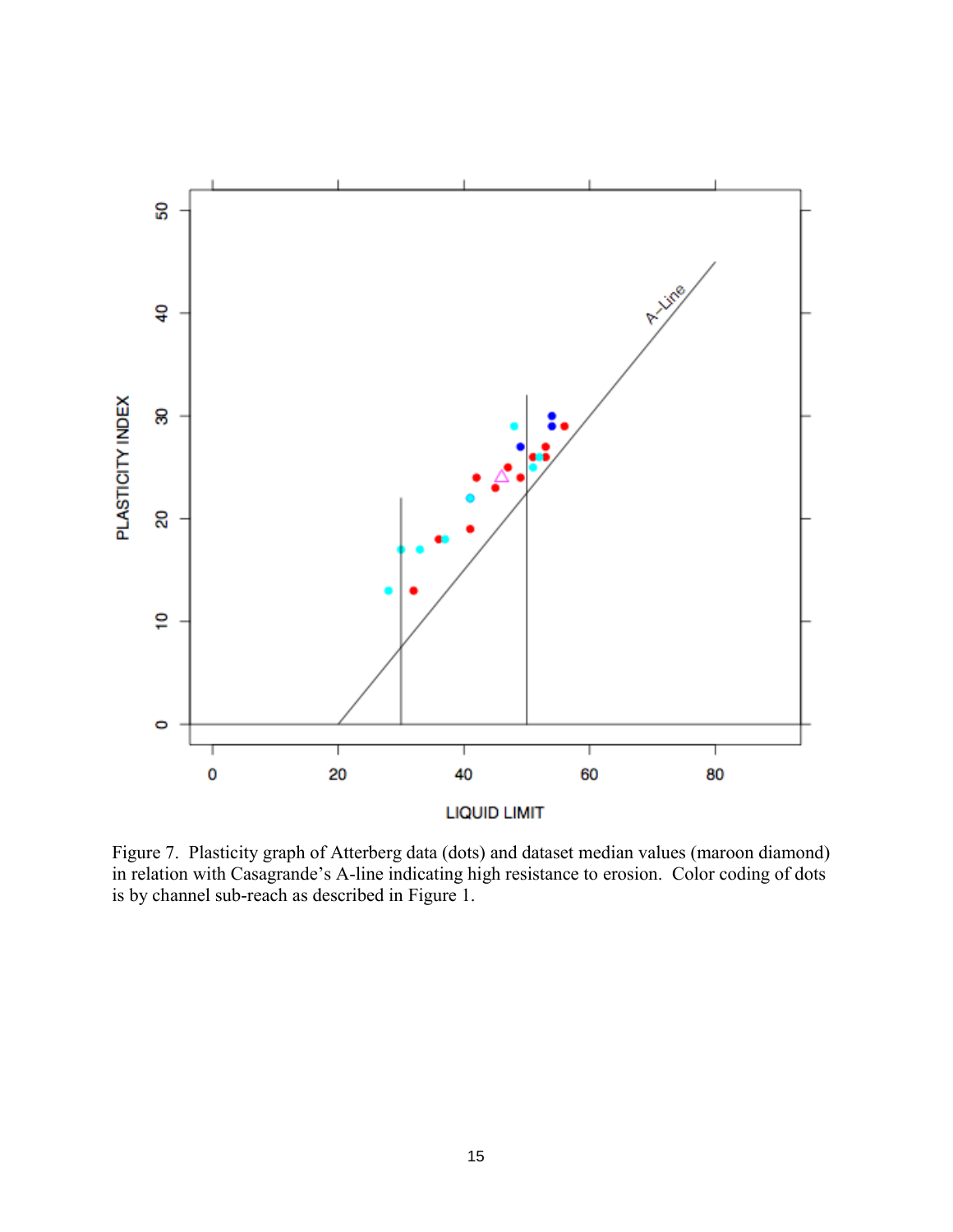| <b>TABLE 2. Summary of Measured and Derived Sediment Parameters</b> |          |                  |                  |                 |
|---------------------------------------------------------------------|----------|------------------|------------------|-----------------|
| Parameter                                                           | Mean     | Median           | 16th Percentile  | 84th Percentile |
| $Cw, \%$                                                            | 57.4     | 56               | 49               | 69              |
| Of, $\%$                                                            | 2.9      | $\overline{3}$   | 2.3              | 3.6             |
| PI, %                                                               | 23       | 24               | 17.7             | 27.6            |
| PL, $\%$                                                            | 21.6     | 22               | 18               | 26              |
| $LL, \%$                                                            | 44.3     | 46               | 35               | 53              |
| $TDS$ , $g/l$                                                       | 12.1     | 12               | 9.9              | 14.8            |
| Clay, %                                                             | 34.1     | 34.4             | 15.9             | 52.2            |
| Silt, %                                                             | 41.3     | 44.1             | 30.6             | 55.1            |
| Sand, %                                                             | 24.4     | 13.8             | 1.9              | 50.5            |
| Gravel, %                                                           | 0.25     | $\boldsymbol{0}$ | $\boldsymbol{0}$ | $\theta$        |
| Median D, µm                                                        | 15.9     | 10.8             | 4.6              | 76.5            |
| Mean $D$ , $\mu$ m                                                  | 11.7     | 7.7              | 3.1              | 50.6            |
| Sorting, µm                                                         | 0.141    | 0.14             | 0.09             | 0.185           |
| <b>Skewness</b>                                                     | $-0.233$ | $-0.23$          | $-0.013$         | $-0.362$        |
| $BWD$ , kg/cu m                                                     | 1556.6   | 1517.6           | 1426.6           | 1729.3          |
| Cs, kg/cu m                                                         | 910.1    | 849.9            | 699.1            | 1194.3          |
| Moisture $w, \%$                                                    | 79.2     | 78.6             | 44.9             | 104.1           |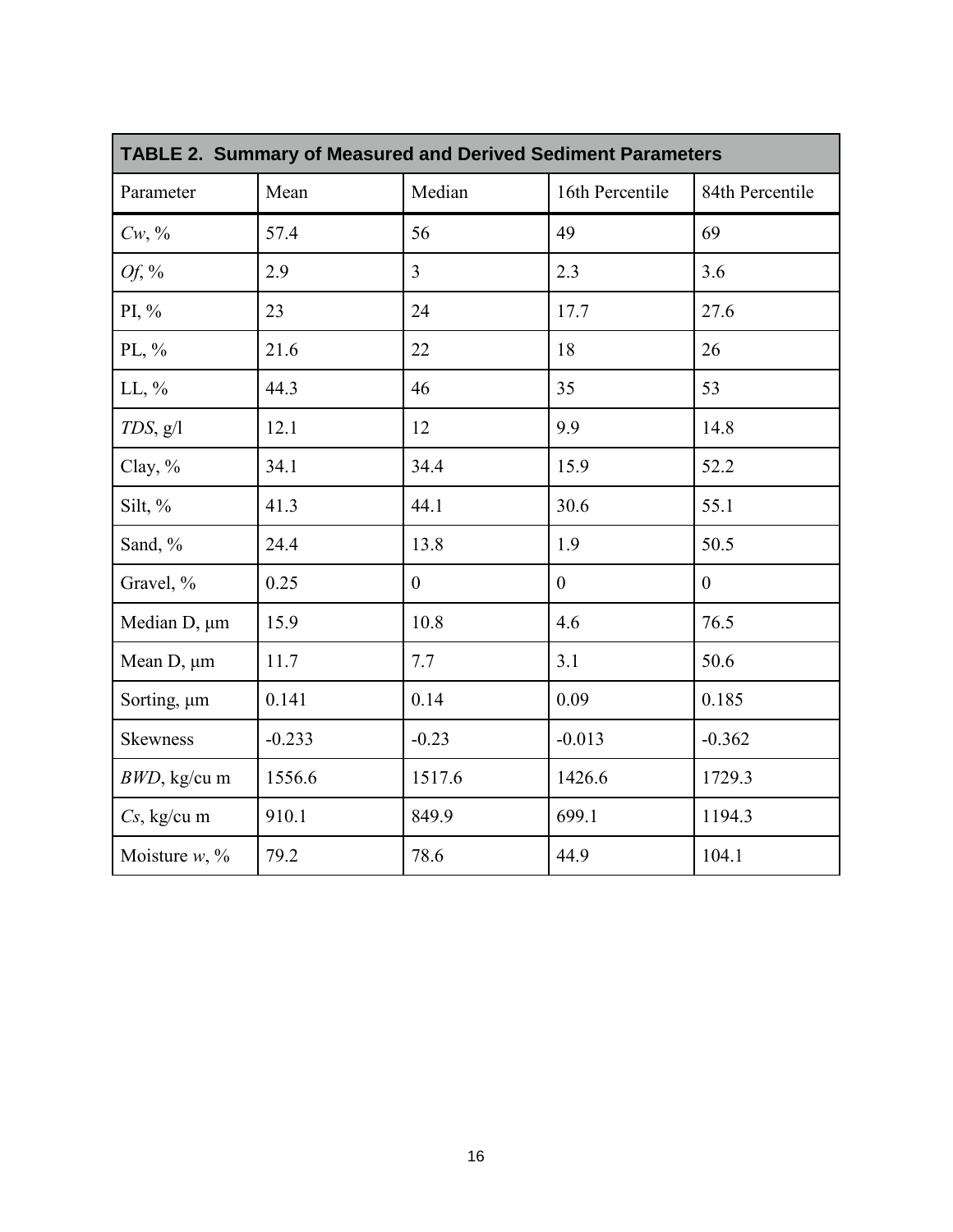

Figure 8. Unit dry weight measurements and estimates from clay Ca, silt Sl, and sand Sa grain mixes. Note that the red point in top right corner was computed from raw sand content while the blue point is the same sample computed by adding the gravel content (about 10 percent) to the sand.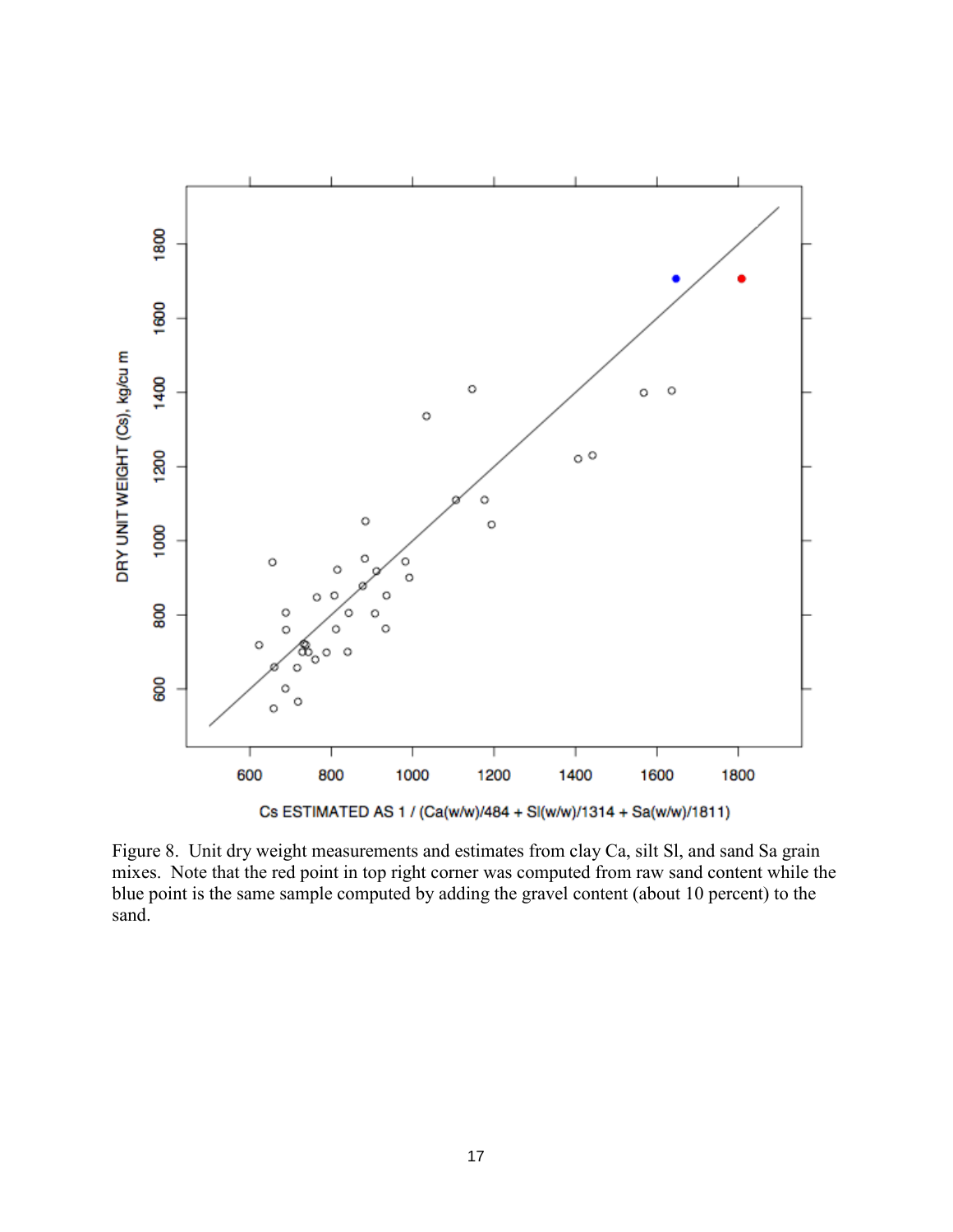

Figure 9. Scatter plots of concentration parameters and clay fraction.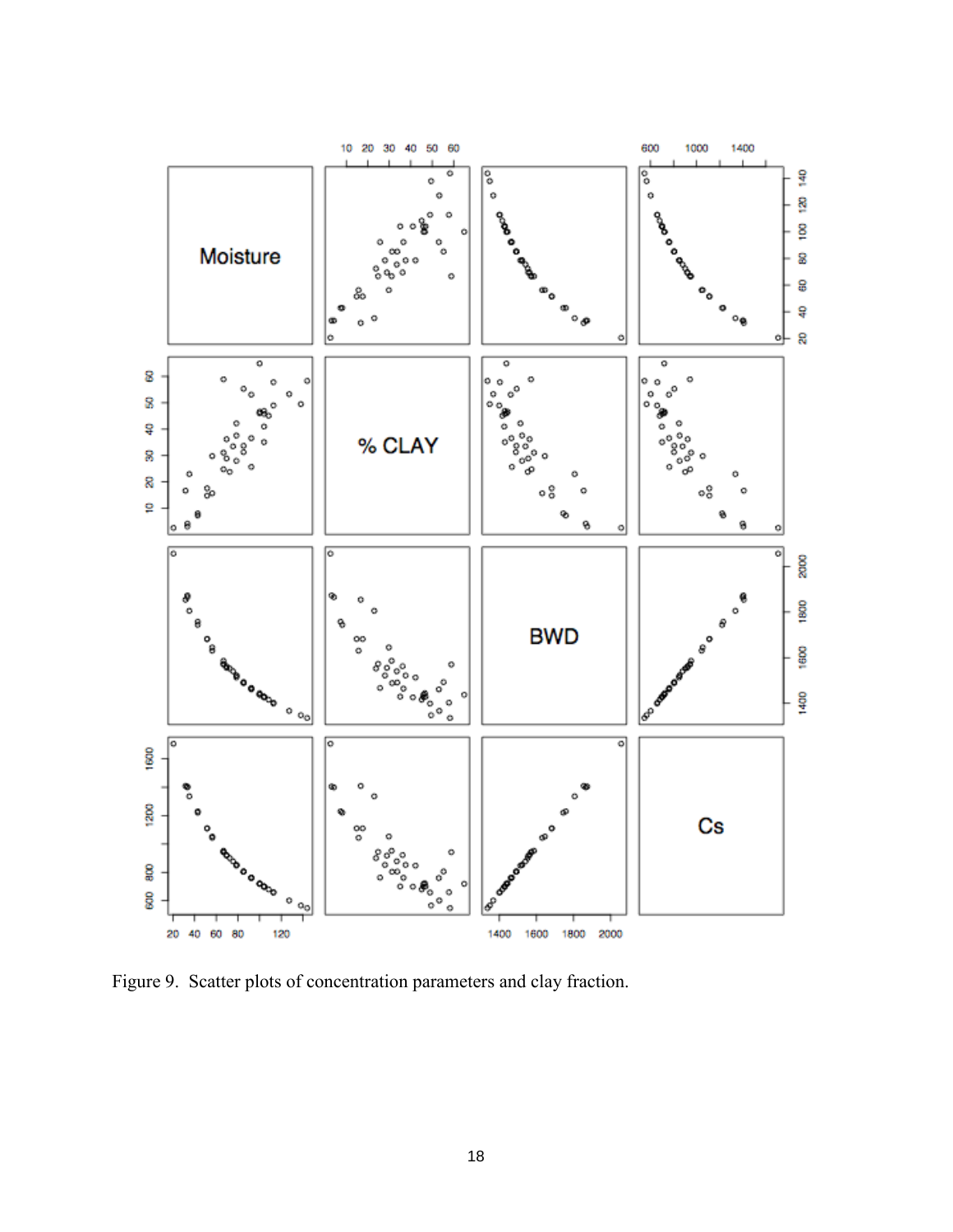

Figure 10. Scatter plots of clay, silt, and sand percentages and unit dry weight (solids content,  $kg/cu$  m).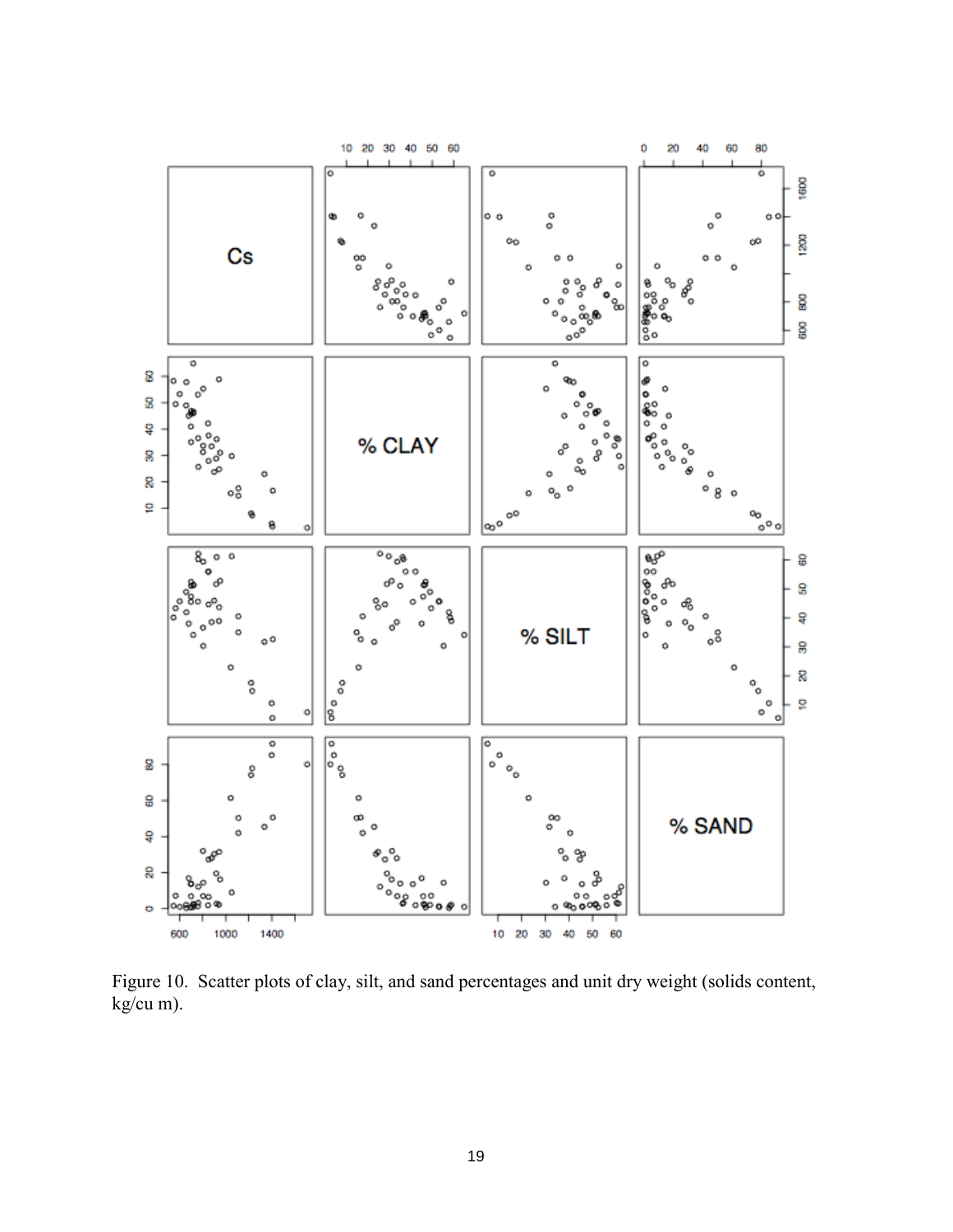

Figure 11. Grain size distribution statistics plotted by channel station. Color coding is as described for Figure 1.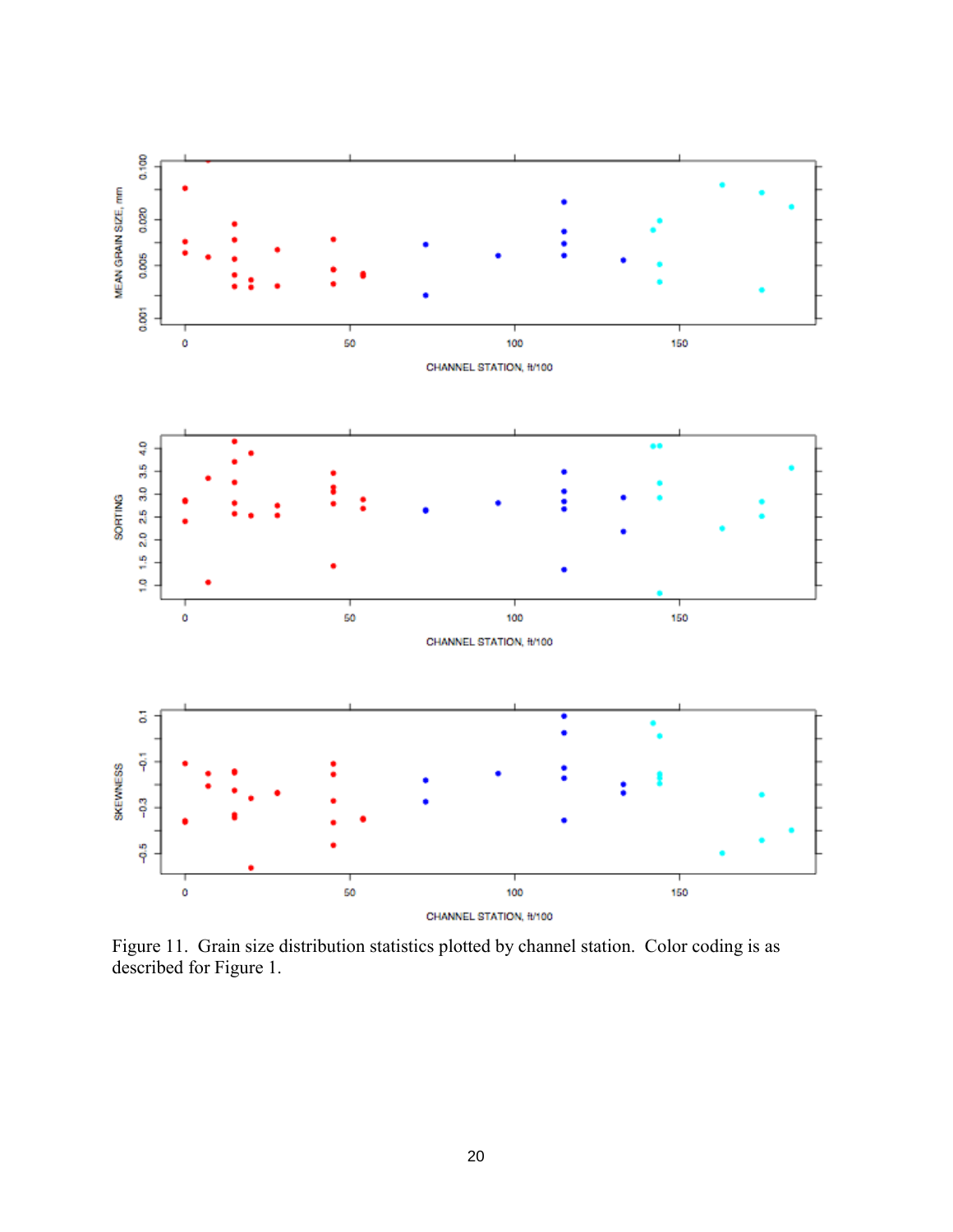

Figure 12. Scatter plots of mean grain size in phi-units (small values are larger sized), channel station (ft/100), and sample elevation (ft, mtl). Color coding is as for Figure 1 and 11.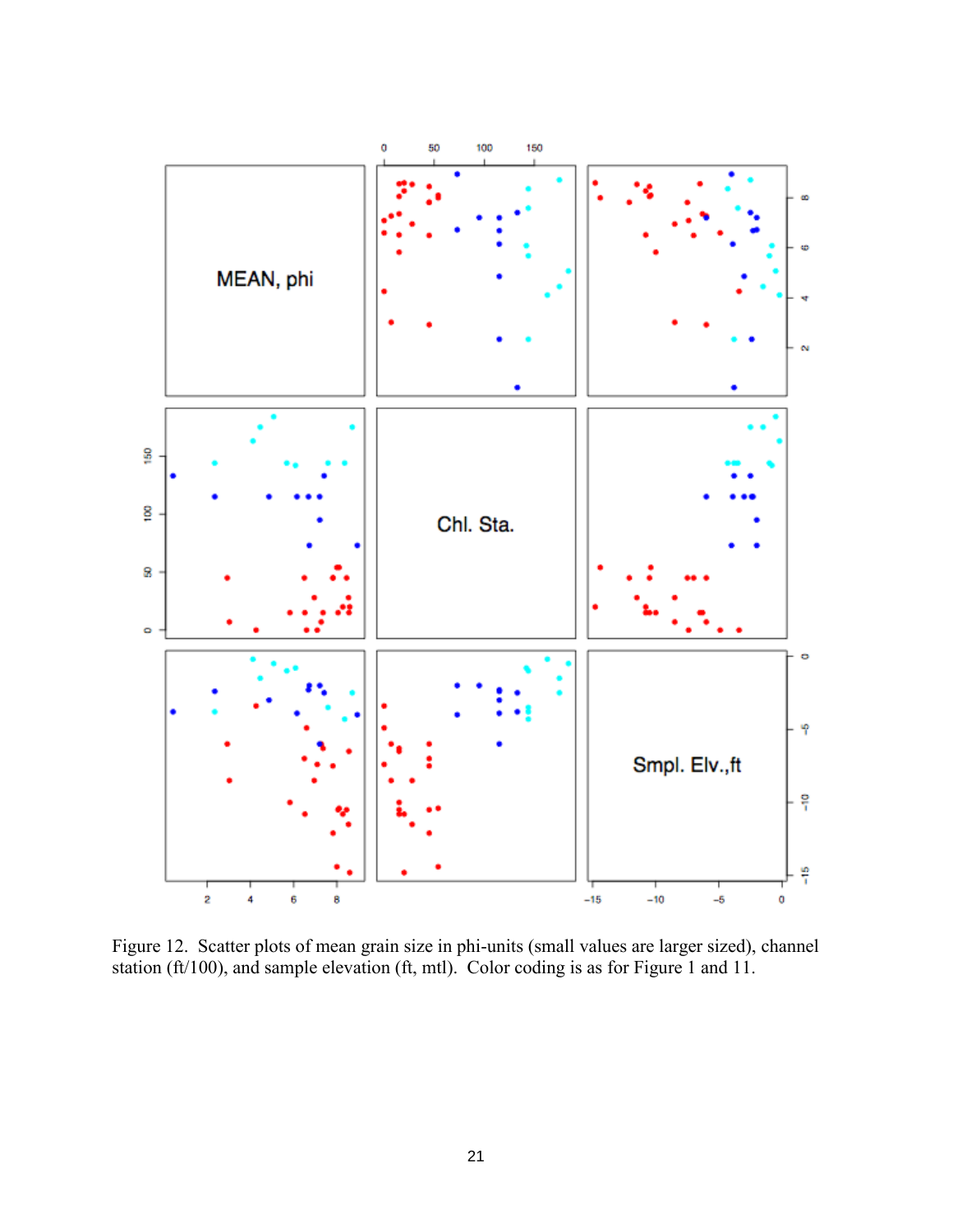

Figure 13. Scatter plots of mean grain size in phi-units (small values are larger sized), sorting, and skewness color coded by channel reach as described in Figure 1.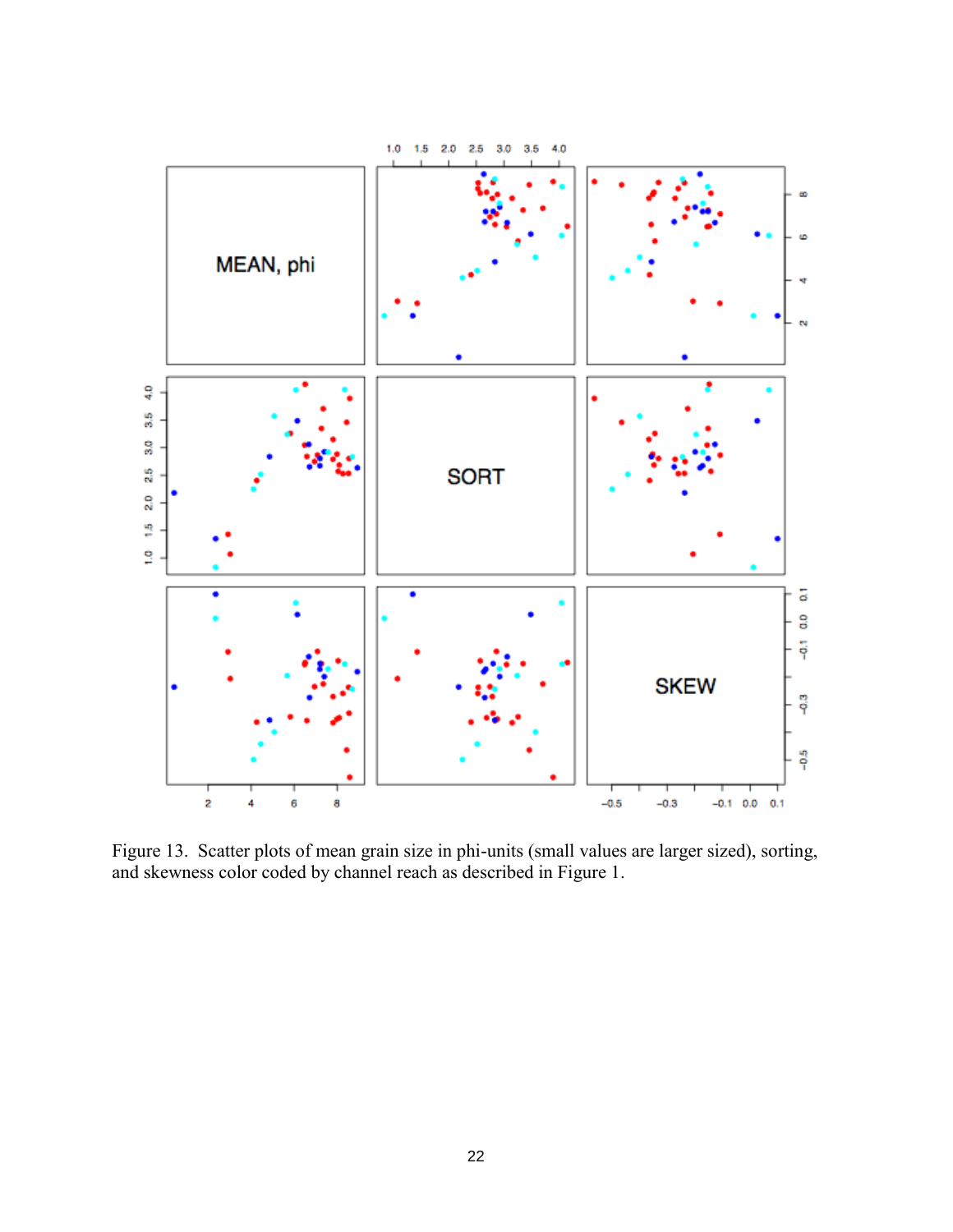

Figure 14. Lower project reach below Waterfront Road mean sediment phi size (x's where smaller numbers are larger sized), sorting (triangles), and skewness (diamonds) with leastsquares trend lines.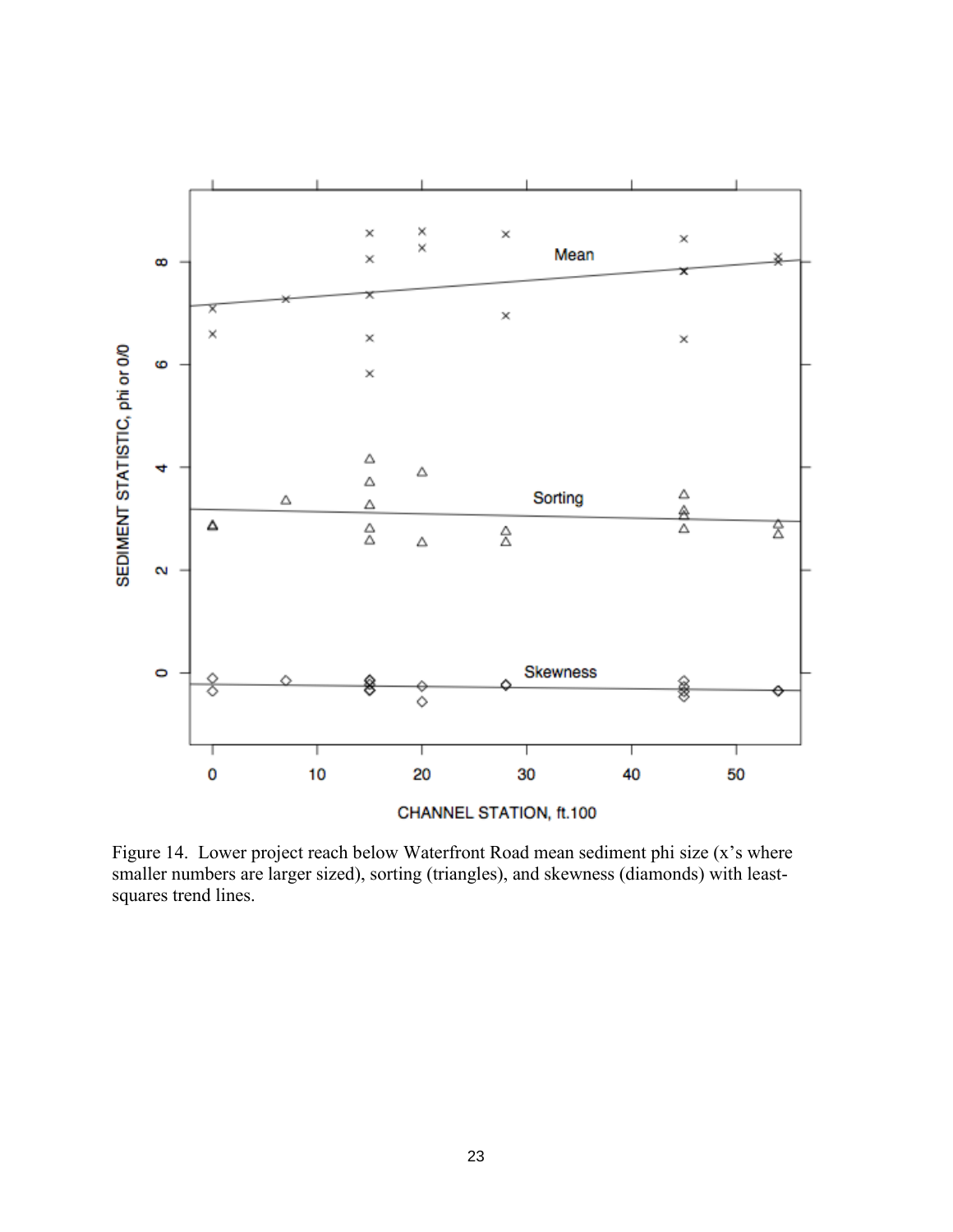

Figure 15. An example series of hypothetical differential grain-size distributions which become finer, more well sorted, and more skewed in the larger direction along a depositional path from black to blue to pink.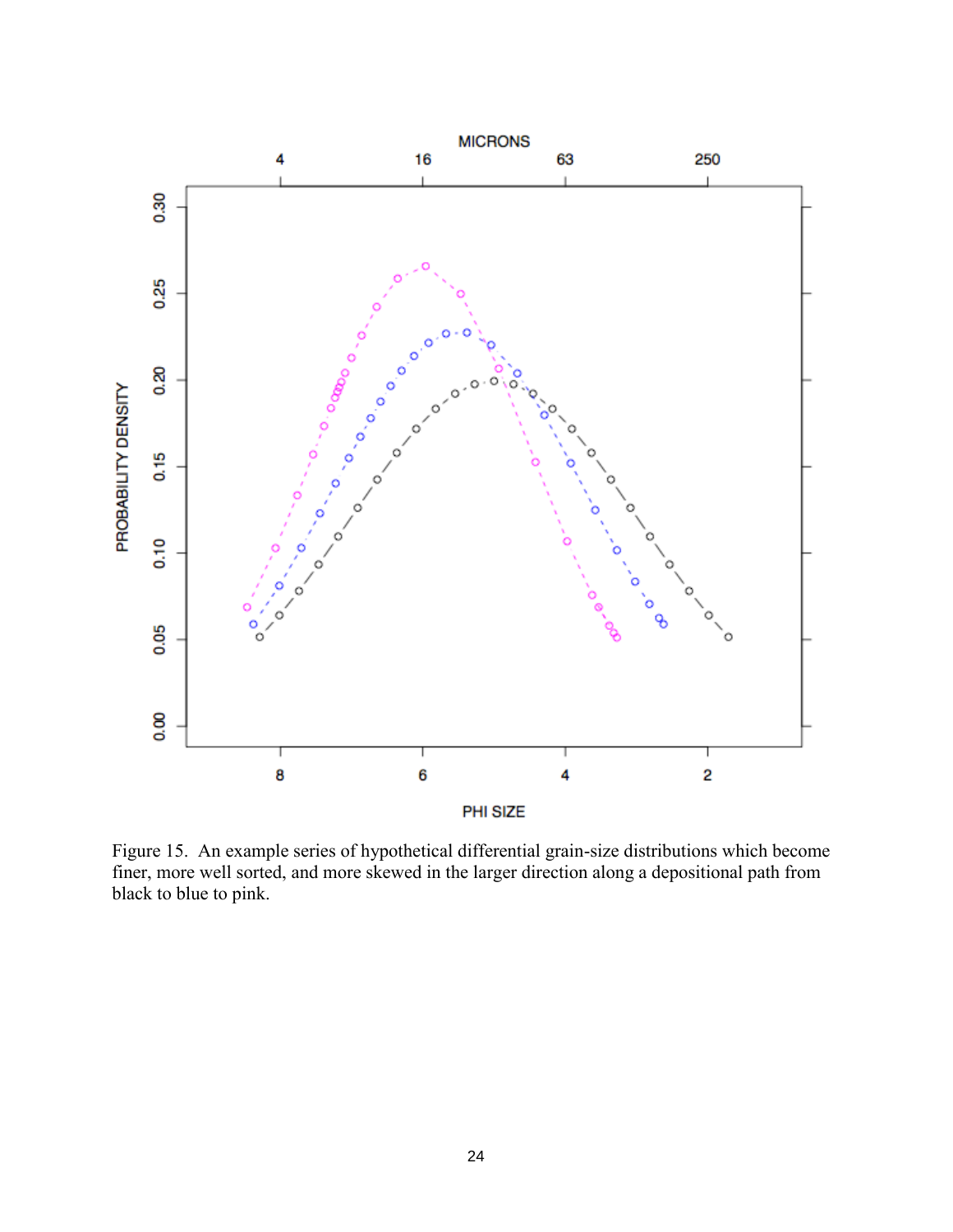#### **Sediment Transport Parameters**

Sediment parameters were estimated based on previous laboratory studies of dredged material from the San Francisco Bay area<sup>7</sup>. Composites of maintenance dredged material from the bay area were tested by the WES Hydraulics Laboratory (POC Teeter) and by the University of Florida (POC Mehta). Those tests, taken together, indicated a two-phase particle erosion where erosion is first initiated at a low level of shear stress (Type I/II) and then increases more sharply at higher shear stress (Type II). These threshold stresses and erosion rate estimates were used to set active and inactive layers. Mass erosion occurs when the sediment matrix yields (the yield point) and increases sharply with clay solids content. A value was selected here (10 Pa) that is probably on the low side for this sediment column type and density. However, the mass erosion threshold for freshly deposited clay material would be expected to be about 6 Pa. Threshold shear stresses for deposition are from Krone's tests on bay sediments.

HEC-6 card fields are presented in the two tables that follow first in SI and metric units and then in HEC-6 units. The special I2 cards will have to be repeated after the I3 card. Thus, silt and clay will be transported together.

| <b>TABLE 3. HEC-6 Card Fields in SI Units</b> |                          |                                        |                                      |                             |
|-----------------------------------------------|--------------------------|----------------------------------------|--------------------------------------|-----------------------------|
| Field                                         | Card <sub>12</sub>       | Card I2 Spec.<br>Active layer          | Card I2 Spec.<br>Inactive layer      | CARD <sub>13</sub><br>Silt  |
| $\overline{2}$                                | $MTCL = 2$               | 1                                      | $\overline{2}$                       | $MTCL=2$                    |
| 3                                             | $ICS=1$                  | DTCL=0.06 Pa                           | DTCL=0.06 Pa                         | $IASL=1$                    |
| $\overline{4}$                                | $LCS=1$                  | STCD=1.0 Pa                            | STCD=1.0 Pa                          | $LASL=4$                    |
| 5                                             | SPGC=2.53                | STME=10 Pa                             | STME=10 Pa                           | SPGC=2.53                   |
| 6                                             | DTCL=0.06 Pa             | $ERME=0.144$<br>g/cm <sup>2</sup> /min | ERME=0.144<br>g/cm <sup>2</sup> /min | DTSL=0.08 Pa                |
| $\overline{7}$                                | $\overline{\phantom{0}}$ | $ER2=60$                               | $ER2=60$                             | $\blacksquare$              |
| 8                                             | PUCD=484 kg/ $m3$        |                                        |                                      | PUSD=1314 $kg/m3$           |
| 9                                             | UWCL=484 kg/ $m3$        |                                        |                                      | UWSL=1314 kg/m <sup>3</sup> |
| 10                                            | $CCCD=0$                 |                                        |                                      | $CCSD=0$                    |

 7 Teeter, A.M. (1987.) "Alcatraz disposal site investigation; Report 3; San Francisco Bat-Alcatraz disposal site erodibility," Misc. Paper HL-86-1, USACE, Waterways Exp. Station, Vicksburg, MS.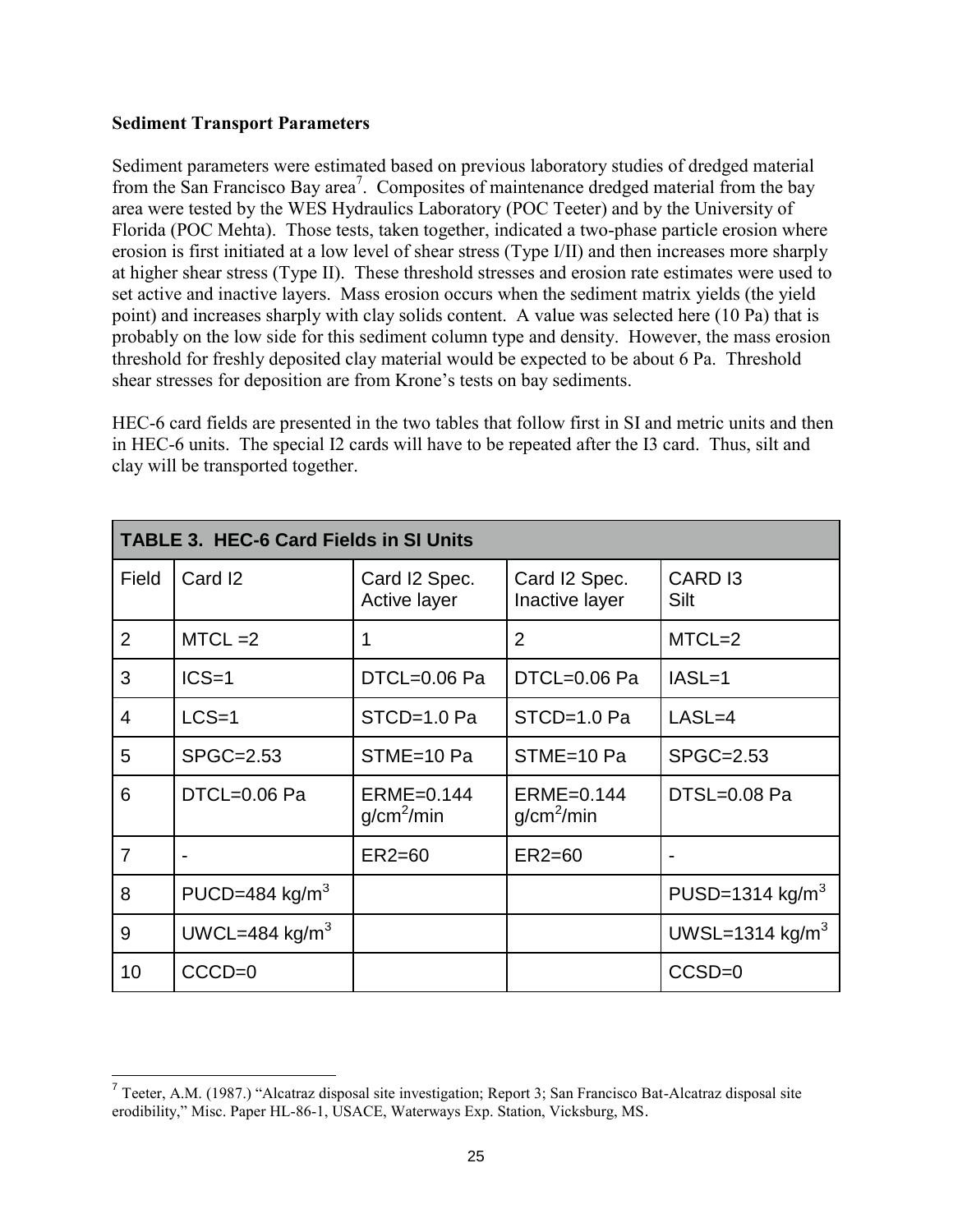Conversions:  $1 \text{ kg/m}^3 = 0.06243 \text{ lbs/ft}^3$  $1 \text{ Pa} = 1 \text{ N/m}^2 = 0.02089 \text{ lbs/ft}^2$  $1 \text{ g/cm}^2/\text{min} = 122.918 \text{ lbs/ft}^2/\text{hr}$ 

| <b>TABLE 4. HEC-6 Card Fields in Required English Units</b> |                                 |                                                     |                                                     |                                   |  |
|-------------------------------------------------------------|---------------------------------|-----------------------------------------------------|-----------------------------------------------------|-----------------------------------|--|
| Field                                                       | Card <sub>12</sub>              | Card I2 Spec.<br>Active layer                       | Card I2 Spec.<br>Inactive layer                     | CARD <sub>13</sub><br>Silt        |  |
| $\overline{2}$                                              | $MTCL = 2$                      | 1                                                   | $\overline{2}$                                      | $MTCL=2$                          |  |
| 3                                                           | $ICS=1$                         | DTCL=0.00125<br>$\text{lbs/ft}^2$                   | DTCL=0.00125<br>$lbs/ft^2$                          | $IASL=1$                          |  |
| $\overline{4}$                                              | $LCS=1$                         | STCD=0.0209<br>$\text{lbs/ft}^2$                    | STCD=0.0209<br>$lbs/ft^2$                           | $LASL=4$                          |  |
| 5                                                           | SPGC=2.53                       | STME=0.2089<br>$lbs/ft^2$                           | STME=0.2089<br>$lbs/ft^2$                           | SPGC=2.53                         |  |
| 6                                                           | DTCL=0.00125<br>$lbs/ft^2$      | ERME=17.70<br>$\frac{1}{5}$ lbs/ft <sup>2</sup> /hr | ERME=17.70<br>$\frac{1}{5}$ lbs/ft <sup>2</sup> /hr | DTSL=0.00167<br>$\text{lbs/ft}^2$ |  |
| $\overline{7}$                                              |                                 | $ER2=60$                                            | $ER2=60$                                            |                                   |  |
| 8                                                           | PUCD=30.2 lbs/ft <sup>3</sup>   |                                                     |                                                     | PUSD=82.0 $\text{lbs/ft}^3$       |  |
| 9                                                           | UWCL = 30.2 lbs/ft <sup>3</sup> |                                                     |                                                     | UWSL=82.0 $\text{lbs/ft}^3$       |  |
| 10                                                          | $CCCD=0$                        |                                                     |                                                     | CCSD=0                            |  |

The HEC-6 standard particle fall velocity for a clay particle 2 to 4  $\mu$ m (geometric mean = 2.8) μm) is estimated to be 0.00762 mm/sec (2.5e-5 fps) using the FISC method (report 12, 1957). The grain size determinations and solids content included material as small as 0.5 μm or less. The geometric mean of the clay material determinations is therefore about 1.6 μm since the upper cutoff for clay was 5 μm.

Specifying a fall velocity for clay particles is made difficult by the fact that even in fresh water they exist in floccules of many particles $\delta$  - though not as large and dense as in seawater. The clay minerals in the Sacramento - San Joaquin river system and Suisun Bay are a mix of illite and montmorillonite<sup>9</sup> which have a very high surface-area to volume ratio due to their platy-, sheet-like particle configuration. Such flocs are fragile and difficult to study because their size

 8 Chase, R.R.P. (1979,) "Settling behavior of natural aquatic particles," *Limnol. Oceanogr*., 24:3, pp. 417-426.

<sup>&</sup>lt;sup>9</sup> Knebel, H.J., Conomos, T.J., and Commeau, J.A. (1977.) "Clay-mineral variability in the suspended sediments of the San Francisco Bay system, California," *J. Sedim. Petrology*, 47:1, pp. 229-236.